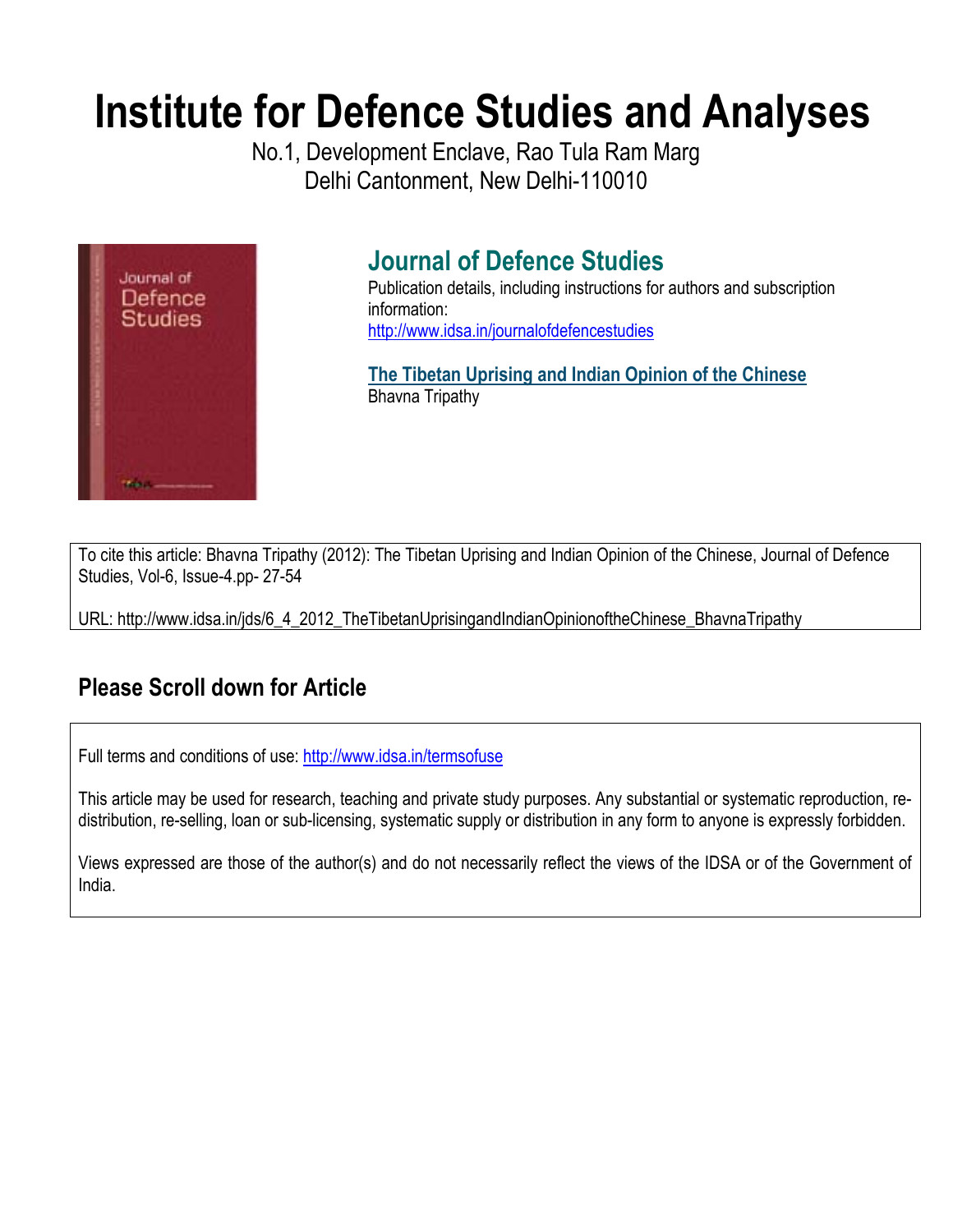## The Tibetan Uprising and Indian Opinion of the Chinese<sup>1</sup> An Analysis of the 'Tibet Factor' in Sino-Indian Relations, 1947–59

#### *Bhavna Tripathy\**

*China's cruel repression of the revolt which broke out on 10 March 1959 in Lhasa provoked sharp reactions in India. The mood of agitation that captured the country found expression in the form of a flood of articles, editorials and vivid political caricatures in national newspapers, noted for creating a powerful case in support of the Tibetans and forcefully condemning the Chinese for their imperialistic adventures in Tibet. By engaging with articles published in two Indian national dailies, The Hindu and Hindustan Times, and other relevant bilateral notes, exchanges and agreements, the article attempts to capture public opinion in India in the wake of the Tibetan revolt, primarily working in the direction of bringing out its distinct difference from Nehru's approach to the question of Tibet. Finer aspects of the disharmony between views held by Nehru and the Indian public on Chinese activities in Tibet are studied in the broader context of Nehru's highly personalized China policy.*

#### **INTRODUCTION**

The 1959 Tibetan revolt is one of the most important landmarks in the realm of Sino-Indian relations, not only for the manner in which it marred long-term relations between the two Asian giants but also the intensity and rapidity with which it severed the policy of friendship between the two nations. The event moulded relations in a way that the Tibet

*ISSN 0976-1004 print © 2012 Institute for Defence Studies and Analyses Journal of Defence Studies, Vol. 6, No. 4, October 2012, pp. 27–54*



<sup>\*</sup> The author is a Project Assistant with the IDSA-DRDO ST2050 Project at the Institute for Defence Studies and Analyses, New Delhi.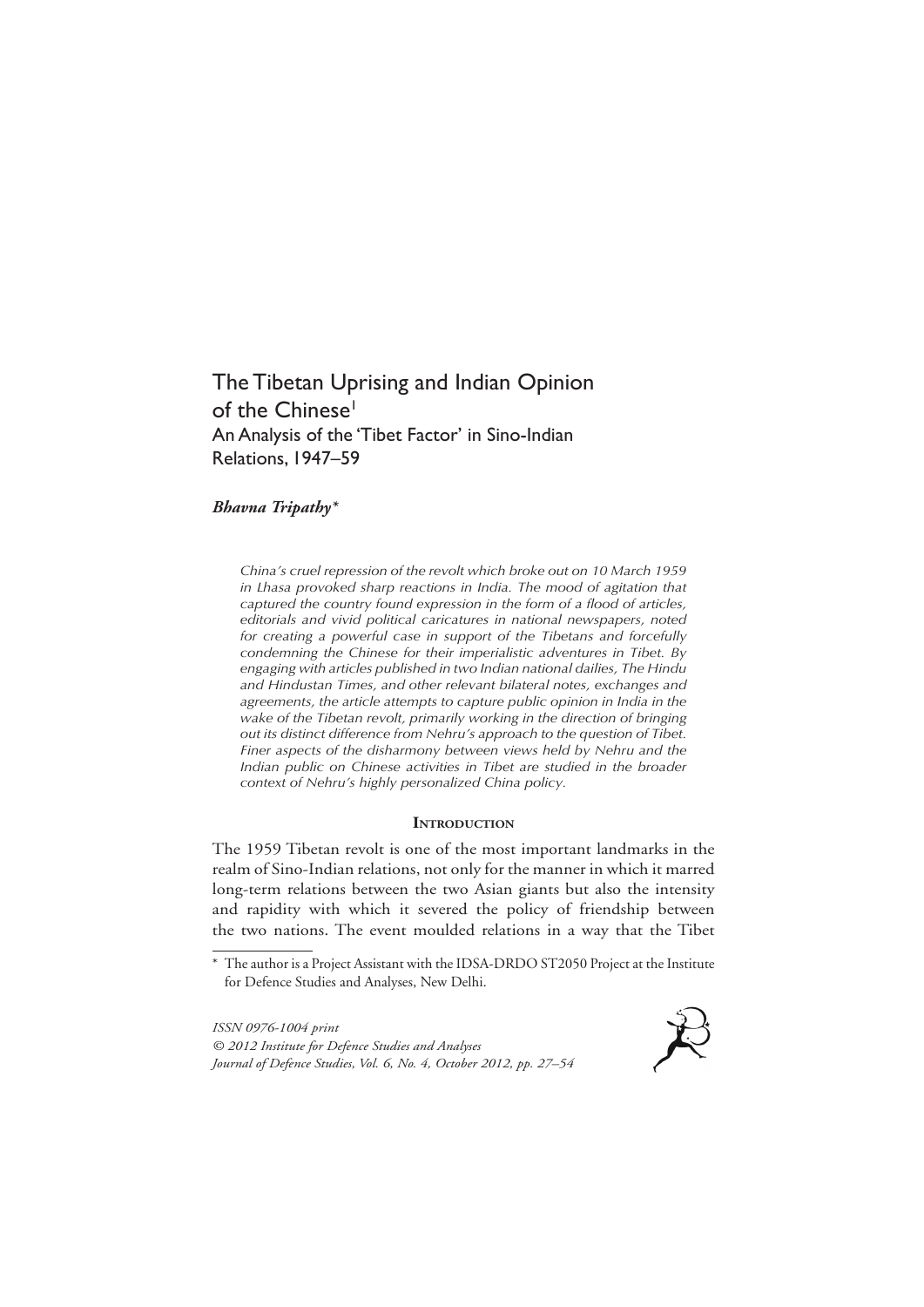factor became the lens through which each country perceived the foreign policy and national character of the other. China's cruel repression of the revolt which broke out on 10 March 1959 in Lhasa provoked sharp reactions in India. The mood of agitation that captured the country found expression in the form of polemic articles and editorials in national newspapers, noted for creating a powerful case in support of the Tibetans and forcefully condemning the Chinese for their imperialistic adventures in Tibet.

The broader aspect of China–India–Tibet relations has benefited from extensive scholarly scrutiny. However, as is typical with the historiography of wars, the concentration in most cases has been 'on the question of which nation bears responsibility and thus the implicit moral onus for initiating the war'.2 The historiography of the Tibet factor in Sino-Indian relations has, so far, mostly concentrated on two broad areas of classical favourites: first, the legitimacy of Chinese ownership of Tibet and the Indian Prime Minister Jawaharlal Nehru's policy in this context; and second, the run up to the 1962 war and China's territorial ambitions. For an aspect which has been accredited with causing irreparable damage to Sino-Indian relations, public opinion in India vis-à-vis Chinese actions in Tibet is a distressfully under-represented theme in the existing body of literature, often buried under the vicious circle of fixing blames. Public opinion and its role in the larger domain of Sino-Indian relations have been largely reduced to an allusion or a passing reference in the existing body of literature.

What is remarkable about analysing the Tibetan uprising and the public sentiments it evoked in India is the ability of national emotions to critically question some of Nehru's previous foreign policy decisions in connection with Tibet, and point an accusing finger at the cornerstone of Nehru's foreign policy: *Hindi–Chini bhai-bhai.*<sup>3</sup> In many ways, Indian public opinion impressed upon Nehru that there is something fundamentally erroneous in the government's perception of China as a friend. There is no denying that a study of public opinion on Tibet without an analysis of Nehru's China policy is incomplete. Nehru carries an awkward legacy of lack of foresightedness and naivety in dealing with the Chinese, and responsibility for the loss of Tibetan independence. Ajay Agrawal makes the double accusation popularly associated with Nehru when he says that India 'developed cold feet and not only did they not help Tibet, but behaved like an agent of the Chinese<sup>24</sup> and 'by accepting Tibet as part of China, India was foolish enough to give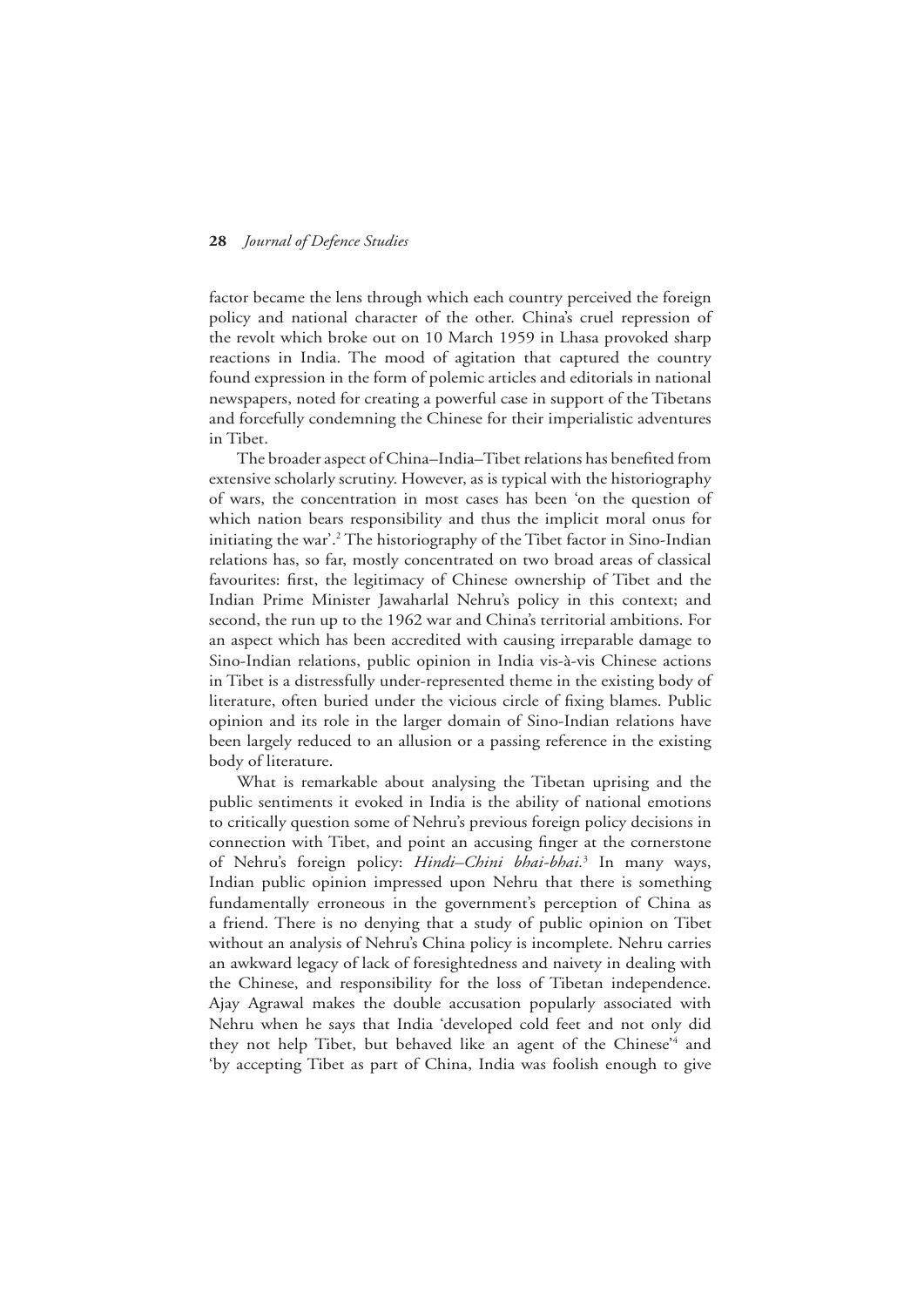[China] legitimacy to be on India's border for the first time in history and allow it to grab areas which India claimed as its own'.5 While such a point of view, based on India playing a meek and subservient role before the Chinese, is echoed by much of the existing literature, others like Frank Moraes have suggested that Nehru principally followed a policy of 'appeasing China while respecting Tibetan autonomy'.<sup>6</sup> Thus, thoughts ranging from a calculative Nehru who 'allowed China to grab Tibet and also did whatever he could to befriend China'7 to an old and confused Nehru who failed to be forewarned about 'Chinese irredentism and Communist imperialism'<sup>8</sup> pervade the literature. In short, Nehru bungled over Tibet.

The article intends to undertake a novel approach of analysing events through Nehru's actions and decisions in response to what was happening in Tibet. In this case, Nehru's foreign policy manoeuvres become a prism for examining Indian postures vis-à-vis Tibet and China. It is of paramount importance to stress that an understanding of the crucial role played by Nehru in the India–China–Tibet triangle is the linchpin to further understand what this article has termed as the 'policy of creation of parallel histories', a deliberate attempt by Nehru to steer the course of Sino-Indian relations away from developments in Tibet. Attempts will be geared towards unravelling the strategic device behind this policy of keeping the Tibet factor away from the purview of Sino-Indian relations. While Nehru is either deeply eulogized or strongly criticized for his China policy, scholarly attempts dedicated towards spelling out his policy in explicit terms are lacking. The article seeks to fill this gap by giving a personality to Nehru's foreign policy approach towards Tibet and China.

By closely studying the dynamics of Indian public opinion in the next section and Nehru's approach to the entire question in the following two sections, the article seeks to establish a clear meeting point of two distinct sentiments voiced by the public and the leader of the same nation. Analysing finer aspects of the divergent views held by Nehru and the Indian public is the purpose of the section after that. The period under study is a crowded space and the event being examined extensively interacted with conditions prevalent in the broader international space. However, on the whole, the article has chosen to answer two questions in substantially clear terms. What was the Indian perception of the Chinese in the wake of the Tibetan revolt? How and why was it different from Nehru's approach to the entire question? For the purpose of research, the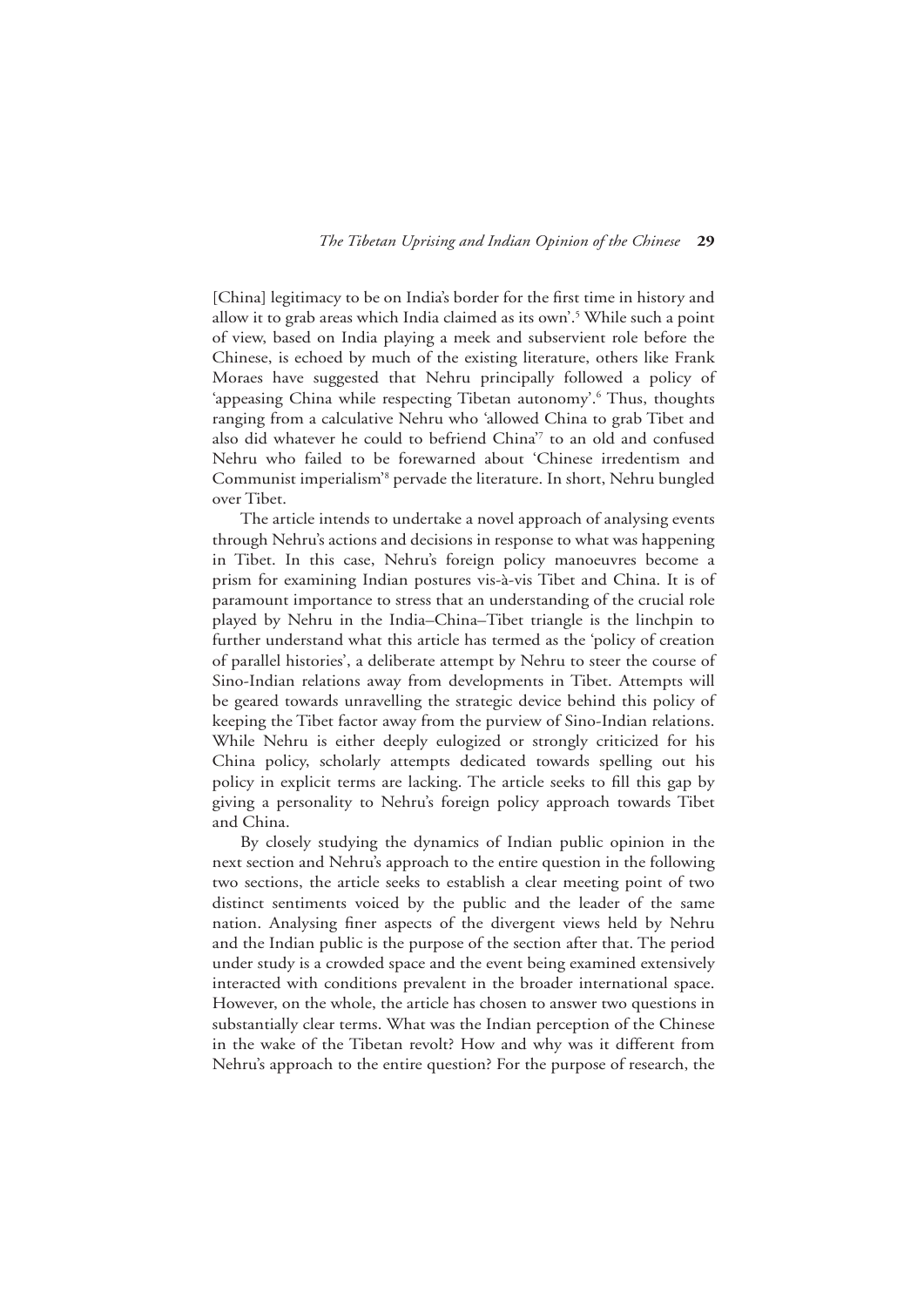article engages with relevant bilateral notes, exchanges, agreements and Indian national newspapers.

#### **Immediate Reactions in India**

This section aims at assessing the mood of the nation in the face of the 1959 Tibetan uprising. For this purpose, the article engages with articles published in two national dailies, *The Hindu* and *Hindustan Times*. 9 News of disturbances in Tibet first reached India through the Bhutanese head of state, Jigmi Dorji Wangchuck, who noted on his visit to New Delhi that 'trouble was brewing in Eastern Tibet, but it was difficult to estimate its dimensions and the precise aims'.10 Additionally, travellers and traders from Tibet, arriving at Kalimpong,<sup>11</sup> reported that a situation with explosive possibilities was developing in Lhasa as people openly demonstrated against the Chinese authorities, adding to the existing atmosphere of tension and anxiety.12 Even before the Government of India confirmed reports of the revolt in Tibet and broadly saw it as 'more a clash of wills than, at present, a clash of arms',<sup>13</sup> there were repeated appeals from the public for the Chinese to treat the Tibetans gently.<sup>14</sup> There was largescale speculation about the subservient role the peace-loving Tibetans were being forced to play under the Chinese who interfered with Tibetan autonomy and systematically proceeded to uproot Tibet from its age-old traditions.15

While the Indian public opinion was adequately sympathetic towards the Tibetans, it was neither excessively charged nor hypersensitive to the happenings in Tibet at this stage. It strongly appears as if the national mood, owing to the immense prestige of Nehru, was waiting for a sense of direction, an explanation from him about the reasons for sudden deterioration of conditions in Tibet. In this context, Nehru's 17 March Lok Sabha<sup>16</sup> speech was of immense strategic importance as it had the potential to wield great influence in leading public opinion in one particular direction or the other. However, Nehru clearly failed to satisfy the public as he demonstrated his unwillingness to speak about the issue and dismissed the entire affair as 'rather embarrassing to discuss events happening in a neighbouring country'.<sup>17</sup> It can be observed that such an account by Nehru, underlined by the highly obscure quality of his statements such as 'there have been difficulties and conflicts…. I do not know that it will help at all for me to go into the details',<sup>18</sup> added a certain amount of confusion to the already anxious public opinion.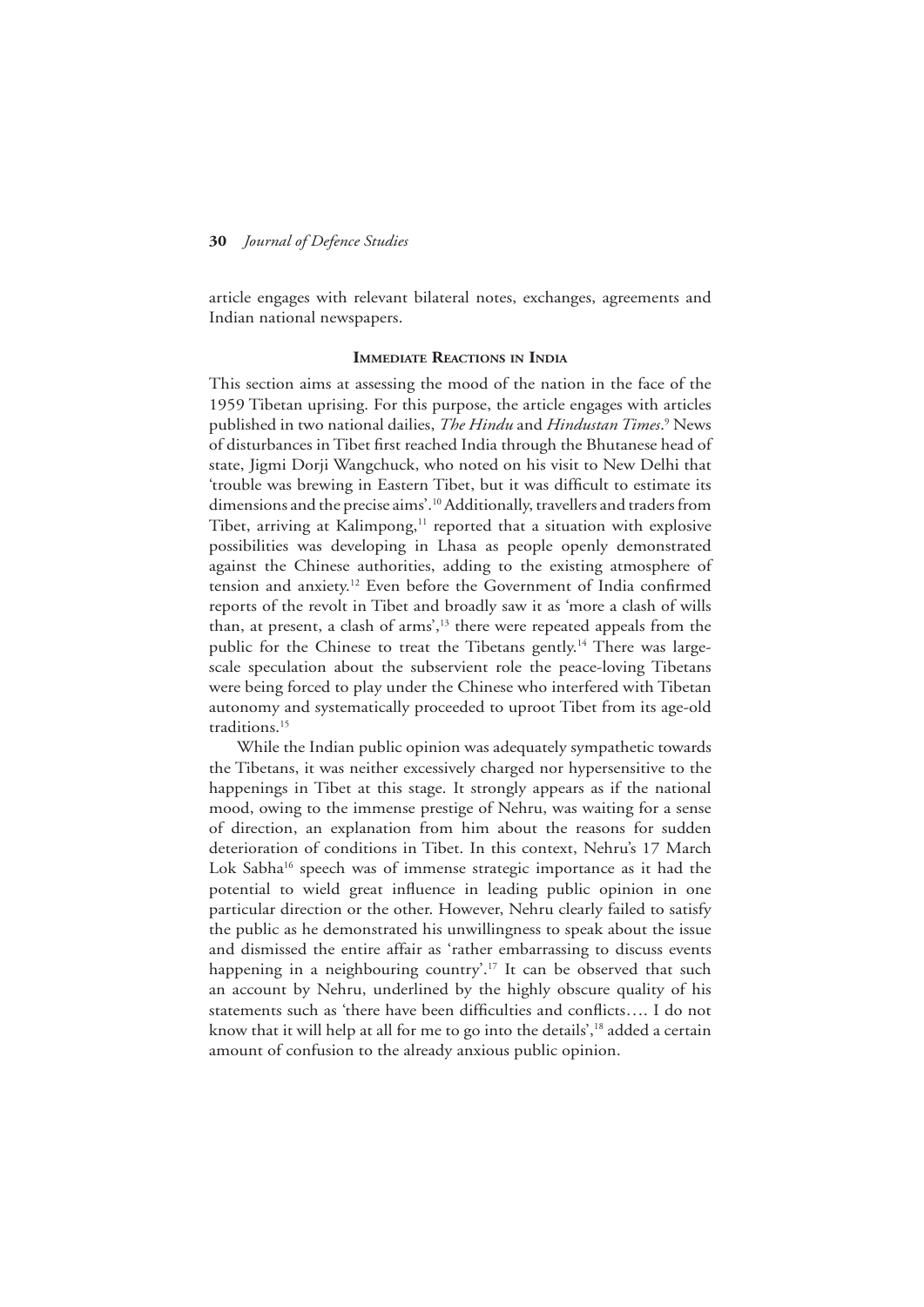Subsequently, there was a marked shift in public appeals that attempted to leverage India's good relations with China to influence Chinese actions in Tibet. The previous sentiments of friendship and respect<sup>19</sup> were replaced by a lingering doubt over Chinese manoeuvres in Tibet:

The Dalai Lama continues to enjoy the unquestioned support and loyalty of the Tibetans and a peaceful solution is possible only if the Chinese came to terms with him. Some years ago, when the Dalai Lama visited India...the Chinese Premier, Chou En-lai,<sup>20</sup> who was in Delhi at that time, handled the situation tactfully and the Dalai Lama returned home.<sup>21</sup>

It can be seen that Nehru's hesitation to give a solid account of events or in the event of incomplete knowledge, a candid account in the least, made Indian public opinion, already wary of Chinese activities in Tibet, immediately suspicious of Chinese intentions. The reference to Dalai Lama's hesitation to return to Lhasa in 1956 shows that the public was not so certain about Chinese activities in Tibet and was inclined to believe that Zhou Enlai was reneging on his promises made to Tibet in 1951. It is clear as to which view the Indian public subscribed to at this juncture.

Nehru's statement in the Lok Sabha on 23 March 1959 that 'it appears that various rumours in regard to the Dalai Lama caused excitement in Lhasa',<sup>22</sup> towards giving 'fuller information'<sup>23</sup> to the country about the fighting between the Chinese and the Tibetans, showcased his tightlipped policy against condemning the Chinese and did not seem to carry a lot of weight with the public. This fact is demonstrated by a news piece carried by *The Hindu* two days before Nehru's official statement which placed the blame with a strange and suspicious demand by the Chinese that the Dalai Lama should report to the Chinese authority in Lhasa alone without his bodyguards.<sup>24</sup> Though Chinese authority had always faced stiff resistance in Tibet, demonstrations in Lhasa followed after news of this demand leaked out, and Tibetans anxious about Chinese motives behind such a strange request surrounded the Potala Palace<sup>25</sup> and prevented the Dalai Lama from leaving.<sup>26</sup> Nehru, perhaps, deliberately maintained a confused Indian attitude vis-à-vis Tibet, for destabilizing the situation by interfering in the internal affairs of a friendly country<sup>27</sup> seemed like a weak reason to prevent him from allowing the Tibetan issue to be discussed in the Parliament. Moreover, the Parliament members had made the extent of their concern and uncertainty explicitly clear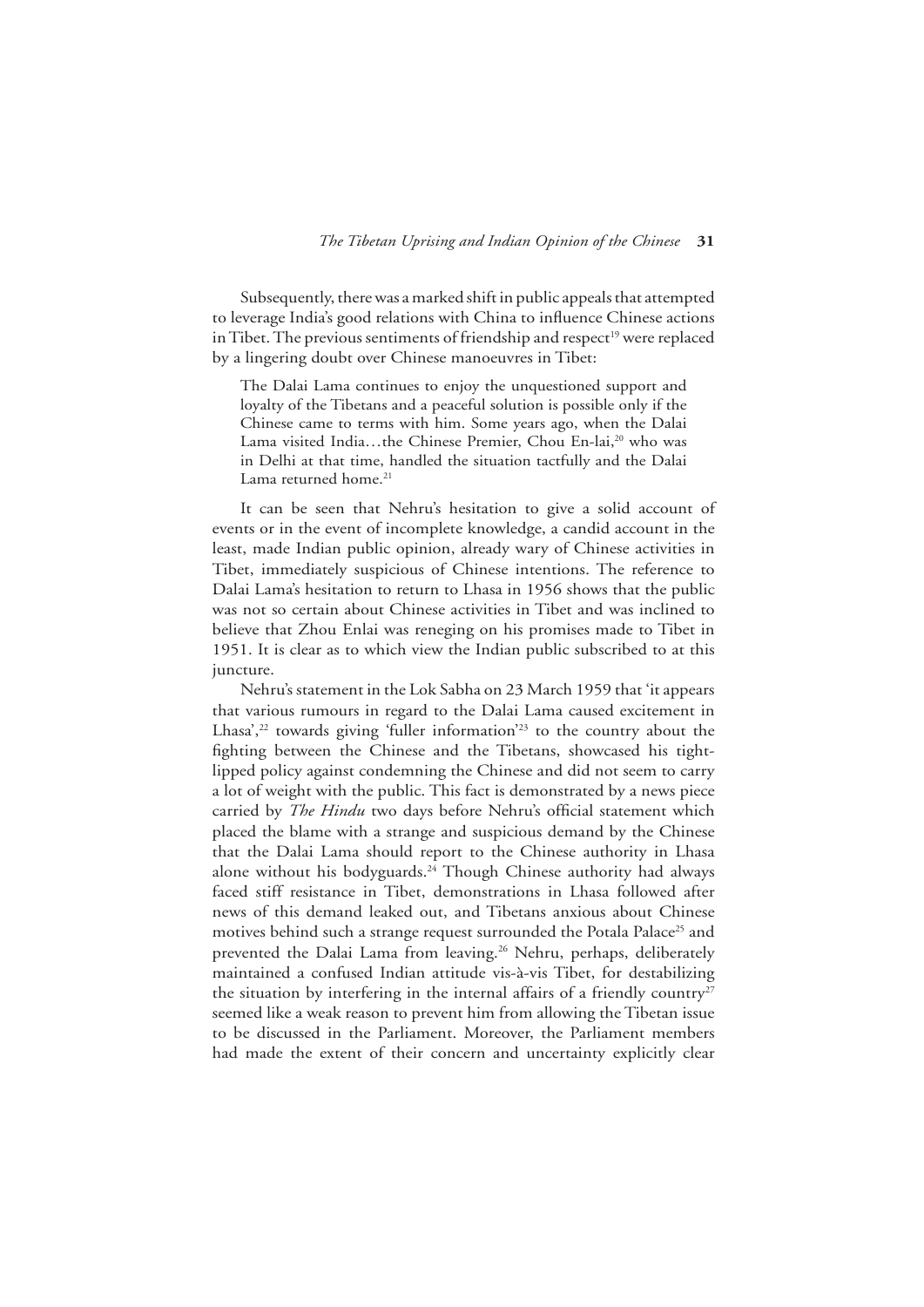by bringing into question the legality of China's suzerainty over Tibet<sup>28</sup> and demanding a response from the Indian government on the issue of whether communist terror would prevent India from giving asylum to Tibetan refugees.<sup>29</sup>

Public opinion in the country could be seen to have escalated to a feverish pitch almost immediately after news of disturbances in Tibet reached India due to the long tradition of cultural and religious links between India and Tibet. There was a general understanding that Tibetan culture shared a spiritual commonality with India due to the Buddhist connection.30 Not only were Tibetans viewed as neighbours by Indians, but there also existed a strong emotional bond which made it quite disturbing for Indians to stay quiet over the happenings in Tibet. This matter was further complicated by the fact that Tibetans, in turn, viewed India as a friendly nation to turn to in times of need. That an element of natural trust ran between Tibetans and Indians due to cultural ties was demonstrated by the fact that a few days after the revolt broke out, many Tibetans organized a meeting in the Town Hall in Kalimpong where a resolution was passed urging the Government of India to intervene in the Tibetan situation.<sup>31</sup> The resolution further stated that the Tibetans felt they were most closely linked with Indians than anybody else and serious repercussions would follow in case India decided against immediate intervention.32 In a memorandum to Nehru, a Tibetan delegation headed by Mr Lukhangwa, former Tibetan Premier, sought India's sponsorship in helping the Tibetans represent their case in the United Nations (UN) condemning the Chinese.<sup>33</sup> On the other side of the Himalayas, Buddhists from all over India, Ladakh, Ceylon, Burma and Mongolia requested the Government of India to rescue the Tibetans from the predicament unleashed by the Chinese. The Mahabodhi Society, the largest society of Buddhist consciousness in India, further appealed to the government not to view the Tibetan affair as an internal matter of China.<sup>34</sup>

Though the country was pulsating with calls for an admission of greater solidarity towards Tibet by the government and formal recognition that 'the revolt that has broken out in Tibet is a genuine people's revolt against the policy of the Communist rulers of China to destroy the autonomy of that country and impose an alien way of life on its people',<sup>35</sup> Nehru found it plausible to detach himself from the massive outpour of sentiments, turned his back on the natural affinity between Tibetans and Indians and declared: 'We talk about Tibet, and we have friendly relations with the people of Tibet, and we want them to progress in freedom and all that. At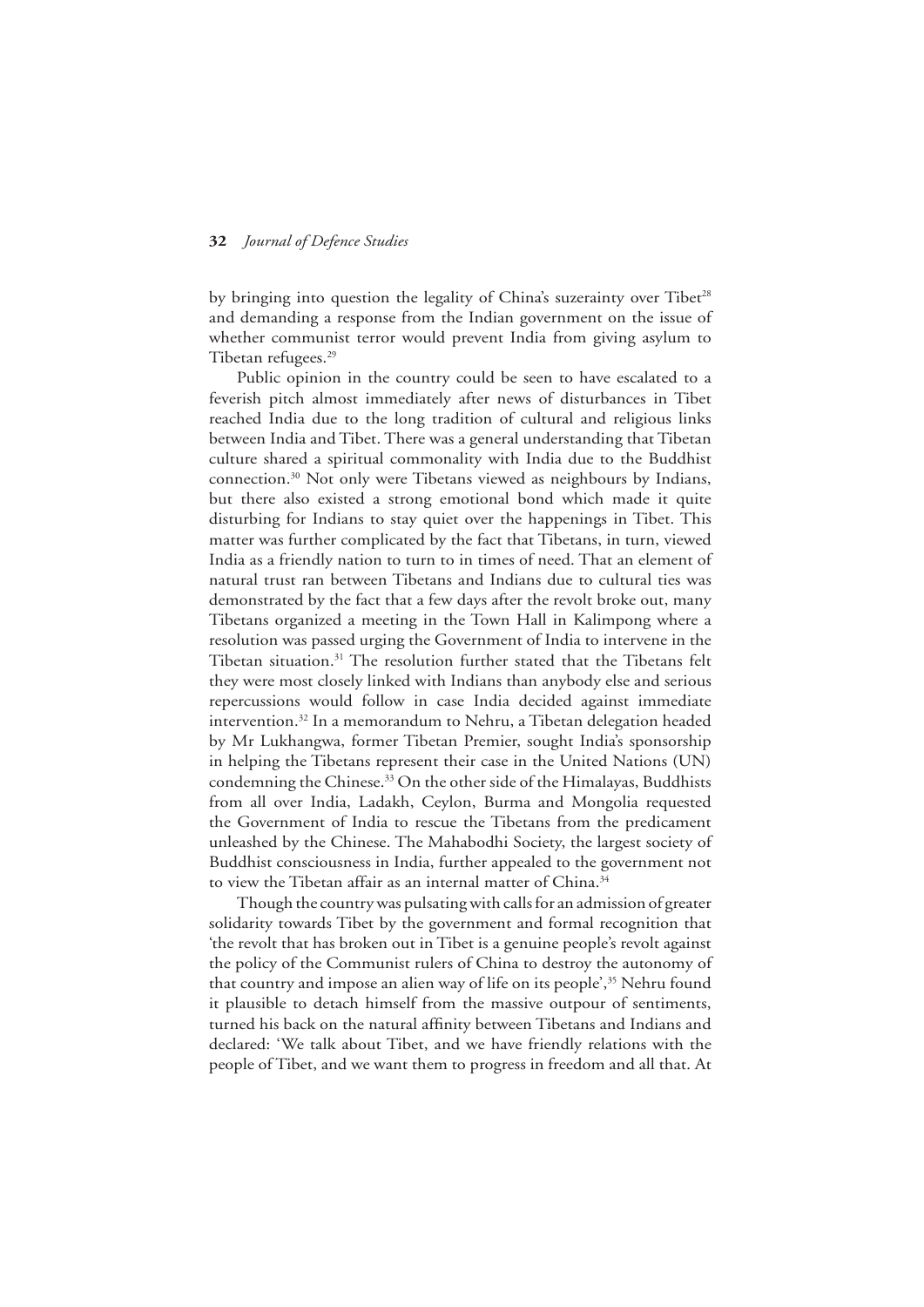the same time, it is important for us to have friendly relations with this great country China.'36

It can therefore be seen that Nehru, in this case, choosing to remain silent over an issue the country had almost completely personalized, was not the genuine representative of national aspirations. At this point, it is important to ask the question: how solid was the degree of national cohesiveness and public confidence backing the popular policy of Hindi– Chini bhai-bhai that the Indian public were quick to tag Chinese actions in Tibet as the 'beginning of an expansionist policy'?<sup>37</sup> The mood of the public clearly hinted at a policy manufactured solely at the government level.

Suspicion of the Chinese was central in Indian minds. However, while Indian assessment of Chinese activities in Tibet was critical, it cannot be dismissed as irrational and propagandist as it first sought the counsel of Nehru. For example, Nehru was asked in a press conference whether 'the Government of India [has] any information that China has started socialisation of schools in Tibet?'<sup>38</sup> To this, Nehru supplied a rather vague reply:

'Well, I do not know now, but my information was that their first effort… was to establish many schools there—no question of socialisation; but later they closed many of those schools… and rather toned down their activities there. I cannot say what is happening now.'39

It is, however, not to say that the prime minister should be accused of not having complete information. Nehru stands to be excused in case he could not provide full and complete information sought by his countrymen. However, the country in this case was not any country; it was China, India's partner in spearheading the 'five principles of peaceful coexistence'40 and the country to which India made several 'concessions in 1954 of various political and commercial rights in Tibet'.<sup>41</sup> It would logically have added to the discomfiture of the public, already sceptical of the Chinese, if their prime minister demonstrated his uncertainty about happenings in Tibet; on being questioned about the correctness of Chinese claim of sovereignty over Tibet as against its suzerainty, the prime minister exhibited confusion and replied that 'I am afraid it requires a jurist to do that<sup>', 42</sup> but maintained that the Parliament should not discuss Tibet even as the public strongly called for a scrutiny of the 'professions and practice of the Chinese'.<sup>43</sup>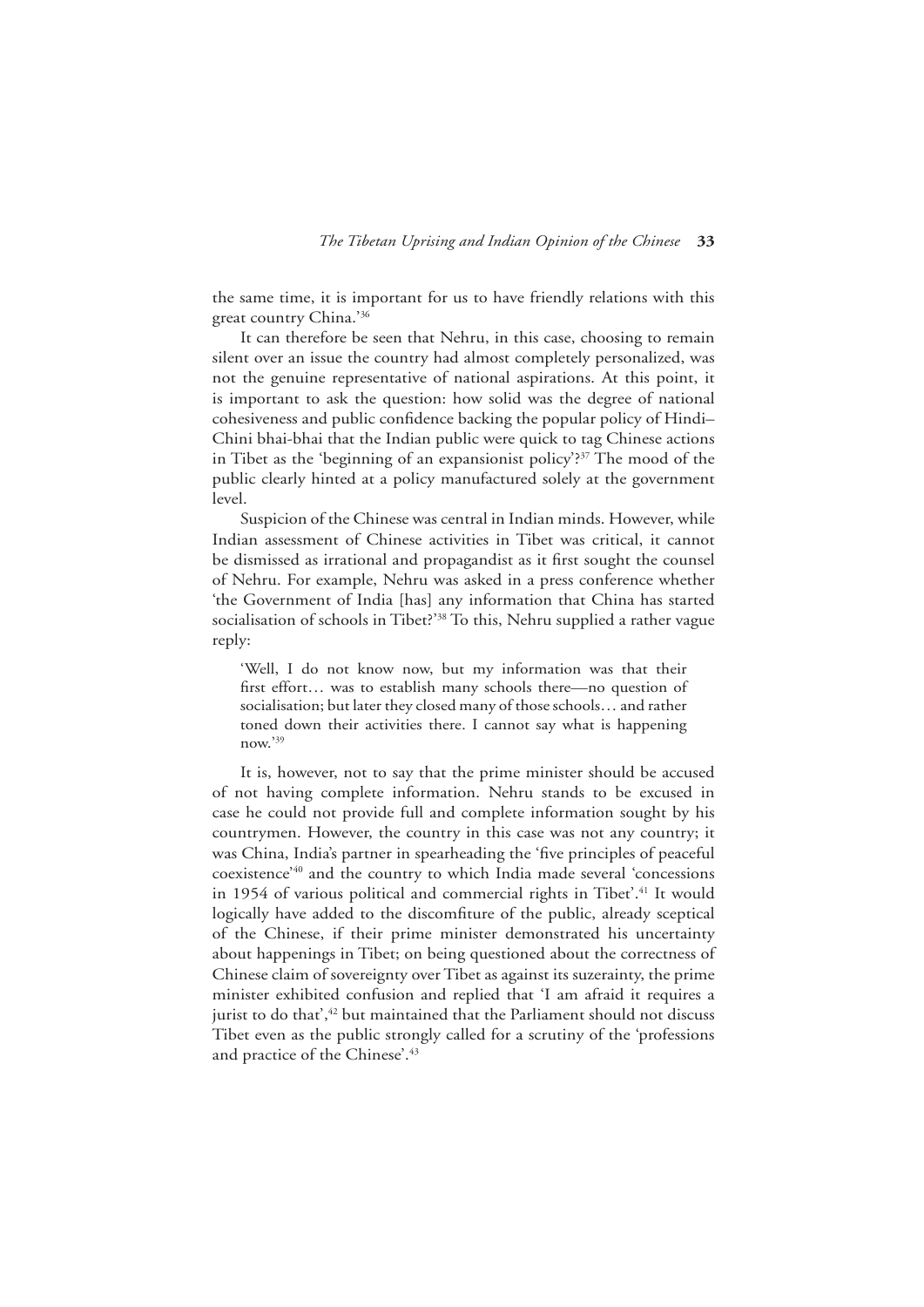Public opinion, in the absence of an official government-level condemnation of the Chinese, can be seen as the method resorted to by the Indians to persuade the Chinese, perhaps in the hope that owing to Sino-Indian friendship 'the Chinese would give due consideration to the widespread feelings of dismay and indignation felt in India<sup>',44</sup> and understand that neither has 'force succeeded in bringing about ideological conversion of the Tibetans even in ten long years<sup>'45</sup> nor will it now. While Nehru continued to supply politically correct answers, and in the process came dangerously very near to treading the line beyond which silence amounts to tacit agreement, the public realized that 'the only weapon India possesses is public opinion'.46

At the same time, it is an extremely dangerous task to criticize Nehru. Although his policies have been severely lambasted in scholarly debates, especially centred on his handling of the Chinese situation, he commands immense respect as the first Prime Minister of a fledgling India. Why was Nehru so palpably removed from national aspirations to openly denounce the Chinese? A historical analysis aimed at collecting evidence to effectively answer this question is the purpose of the next section.

#### **Nehru's Strategy: Creation of Parallel Histories**

Though a vast amount of research exists in the sphere of Nehruvian Chinese and Tibetan foreign policy, an overarching approach to understand Nehru's perception of the Chinese, which in turn affected his foreign policy decisions, is fairly unexplored. This section has worked in the direction of developing a foreign policy strategy for Nehru, called the 'policy of creation of parallel histories', which emphasizes that Nehru understood Chinese ambitions in Tibet and foresaw the repercussions of having China at India's doors. Nehru's stand vis-à-vis Chinese claim over Tibet and his subsequent China policy, including the signing of the *Panchsheel* Agreement, were part of a broader strategy engineered to strategically distance India away from Tibet in Chinese imagination. Simply put, Chinese designs in Tibet would not interfere with India's efforts to unilaterally accept the McMahon Line. According to Nehru's plan, they were parallel histories, never meant to converge, and in the process, Nehru would brush the issue of the unresolved border under the rug. Seen in this light, Nehru's foreign policy decisions reflect a keen awareness of the Chinese and the attempt,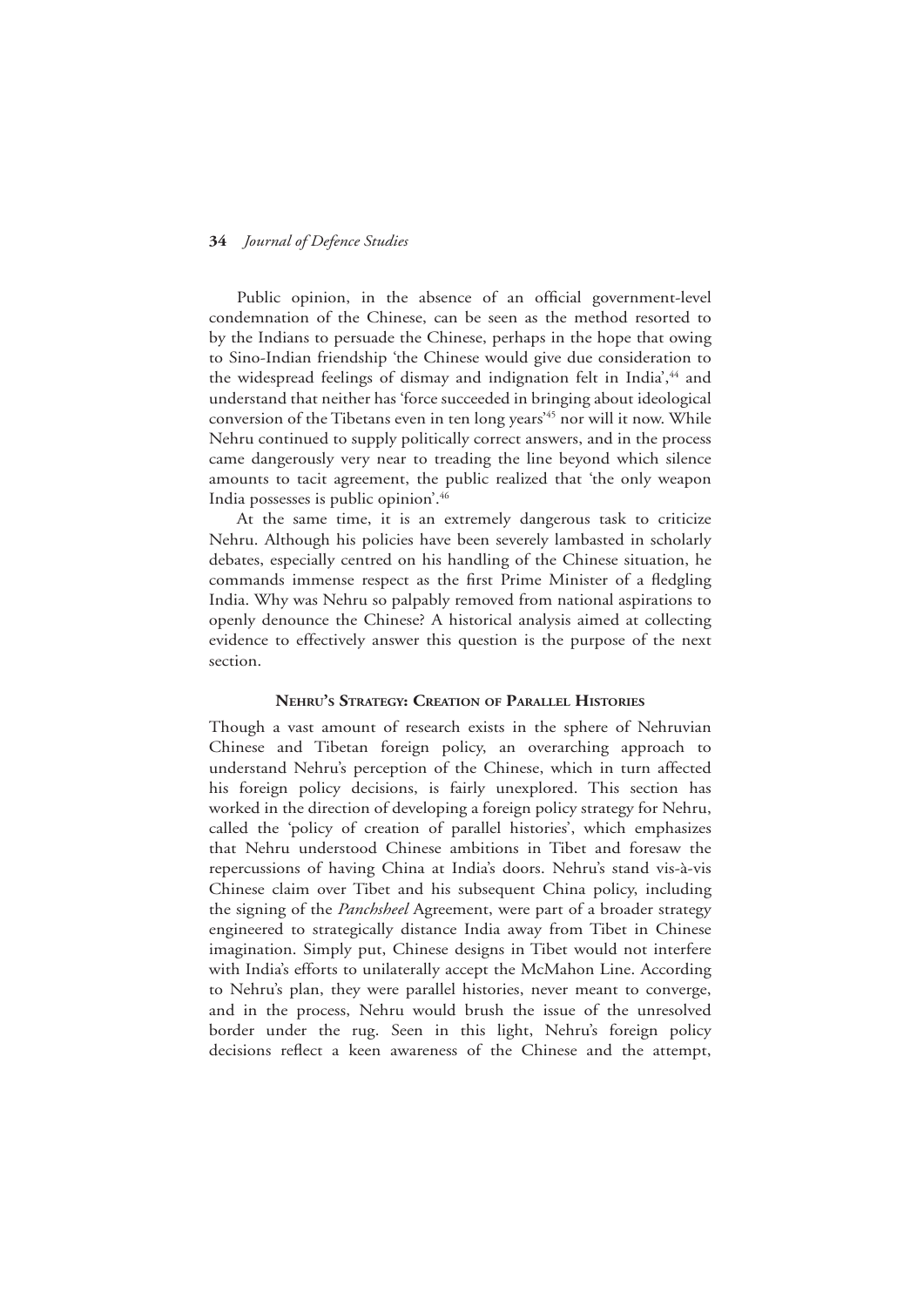from the start, not to entangle the Sino-Indian identity with the fate of Tibet.

The official condemnation of the Chinese in a Government of India note dated 26 October 1950 is usually recognized<sup>47</sup> as the starting point of India's policy towards Tibet. This note, addressed to the Foreign Minister of China, states that: 'In the present context of world events, the invasion of Chinese troops in Tibet cannot but be regarded as deplorable and in the considered judgement of the Indian Government, not in the interest of China or of peace.'48 The unequivocal and unhesitant tone employed in accusing China of invading Tibet symbolizes a clear and strong policy of treating Tibet as an independent country. This policy was echoed by a telegram from the Government of India to the Tibetan government soon after independence. The tone of address used in the telegram is important as by '[putting] the Government of India and Government of Tibet on an equal footing', <sup>49</sup> it asserts the policy of refusing to treat Tibet as an integral part of China: 'The Government of India would be glad to have an assurance that it is the intention of the Tibetan government to continue relations on the existing basis until new arrangements are reached that either party may wish to take up.'50

Mehrotra has rightly argued about the 'political import of this message'.51 One thing is clear: India viewed Tibet as a separate entity from the Chinese in 1947. However transparent and clear the policy of the Indian government towards Tibet might seem at this juncture, let us look at another representation made by the Government of India to the Government of China on 13 August 1950, before the formal condemnation of the Chinese in the 26 October note: 'The Government of India represented to the Government of China that they were concerned about the possibility of unsettled conditions across the border. They, therefore, strongly urged that Sino-Tibetan relations should be adjusted through peaceful negotiations.'52

It is clear that the possibility of a Chinese claim over Tibet was prominent in Indian minds. However, in order to perceive the full import of this representation and to understand the difficult character of the unresolved borders that India inherited from the British, it is important to briefly turn attention to the Simla Conference held in the autumn of 1913. The conference resulted in drawing of a Convention between Great Britain, China and Tibet in 1914, which the Chinese government refused to ratify due to a Sino-Tibetan 'controversy regarding the precise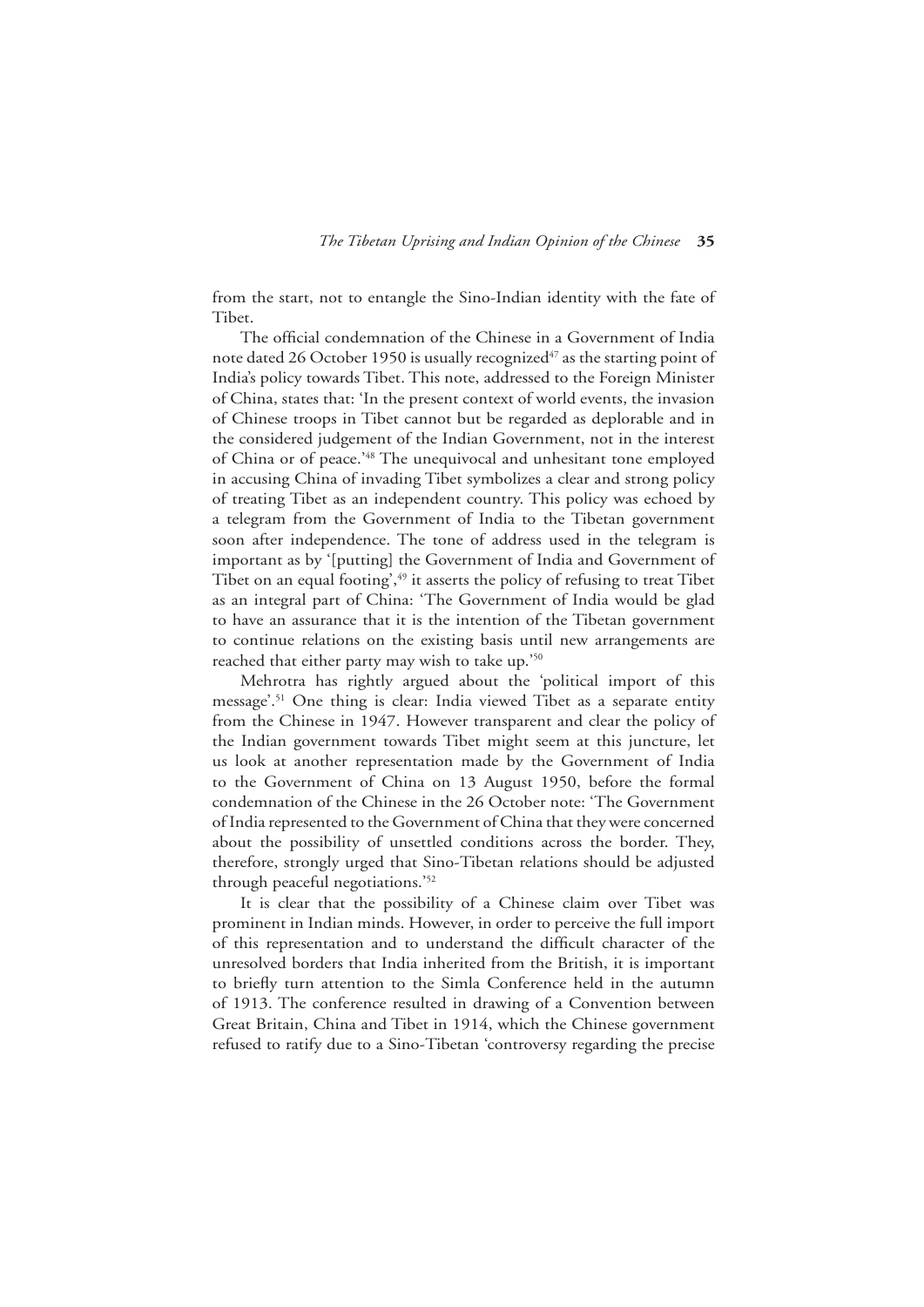alignments to be adopted for Inner and Outer Tibet'.53 Thus, they deprived themselves of the benefits that could have potentially accrued to them under the Convention, including the recognition guaranteed by Article 2 of the Convention 'that Tibet is under the suzerainty of China'.<sup>54</sup> In the event of Chinese repudiation of the Convention, the British plenipotentiary, Sir Arthur Henry McMahon, hammered out an Indo-Tibetan border in the eastern sector that was neither negotiated with the Chinese nor recognized by them. This came to be known as the McMahon Line.

Alastair Lamb, an authority on the Sino-Indian border issue, maintains that as the McMahon Line was 'never discussed by the Chinese at the conference…they maintained that the negotiating of the McMahon Line was a British trick'.<sup>55</sup> Thus, for the Chinese, the Indo-Tibetan boundary was 'illegal'<sup>56</sup> and 'Tibet had no international identity, her independence was shadowy and tenuous'.<sup>57</sup> China would impose its authority on Tibet when it had a strong central government, while at other times, Tibet might find itself functioning as a wholly independent territory. Such was China's understanding, and this was known to Nehru. The illegality of the McMahon Line, as perceived by the Chinese, was rudely thrown into limelight when the People's Republic of China (PRC) was proclaimed on 1 October 1949. Nehru's subsequent decisions are a crystal clear reflection of his deep understanding of the repercussions of a strong China.

Seen in this light, the Indian representation to China is of a rather curious nature as, although India clearly states its concerns about the means which China might use in order to settle its unresolved issues with Tibet, it however maintains a conspicuous silence over the legitimacy of the McMahon Line as perceived by China. Of even more significance is the memorandum delivered by the Indian Ambassador to the Chinese Ministry of Foreign Affairs in Peking on 21 October 1950 which, in the context of Chinese military action in Tibet, states:

…[that] when the international situation is so delicate, any move that is likely to be interpreted as a disturbance of peace may prejudice the position of China in the eyes of the world. The Government of India's firm conviction is…recognition of the position of the People's Republic of China, and its association with the work of the United Nations. They feel that an incautious move at the present time even in a matter which is within its own sphere will be used by those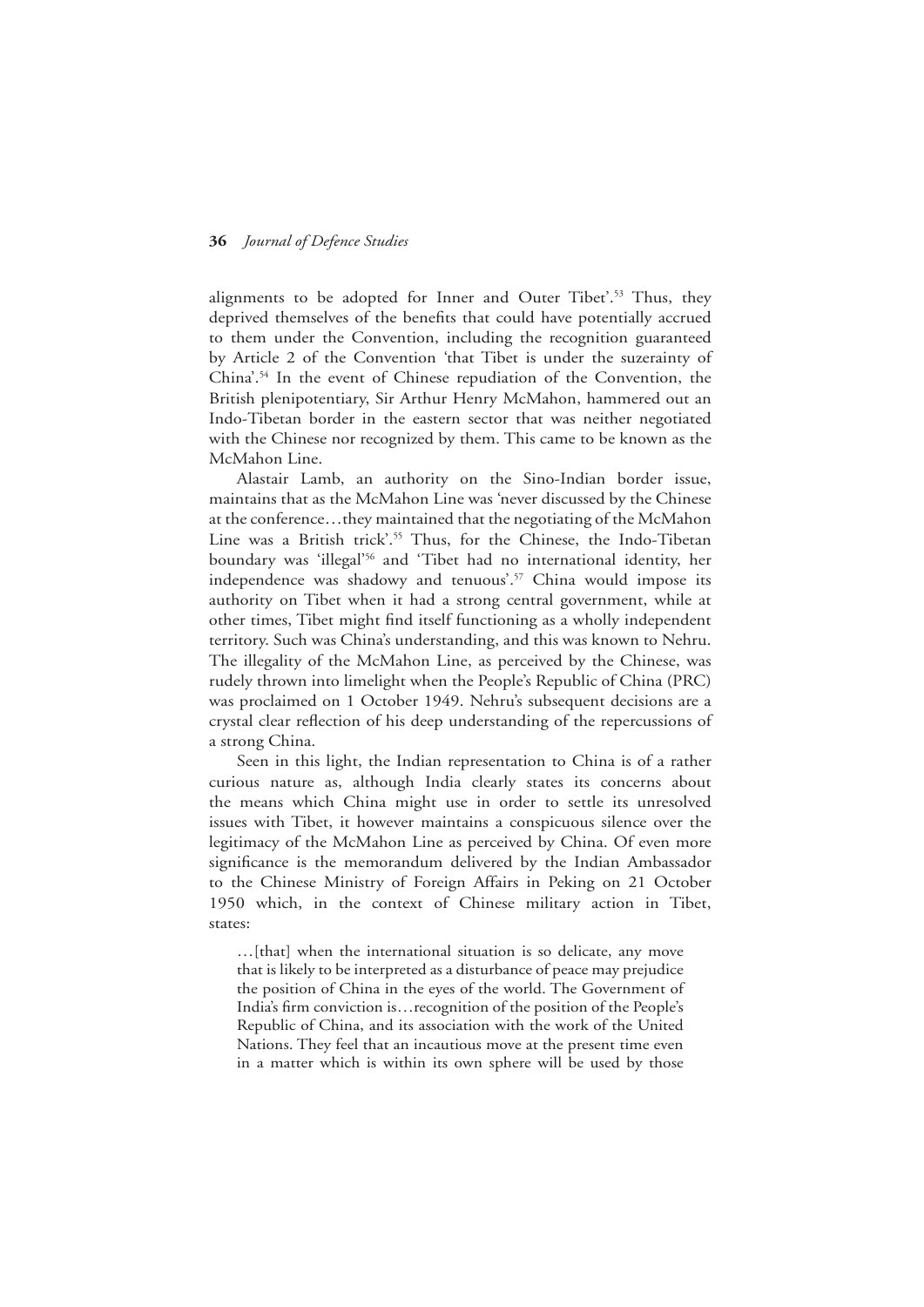who are unfriendly to China to prejudice China's case in the United Nations.<sup>58</sup>

Too many elements in this memorandum jump out as extremely contradictory and confusing when compared with India's stand on Tibet at the time of Indian independence in 1947. It is extremely surprising that far from expressing the view that India does not consider Tibet an integral part of China and that during Indian independence, 'Tibet's independence was a fact, Chinese suzerainty over it fiction',<sup>59</sup> India seems to be solely absorbed in the issue of China's eventual entry into the UN. What happened between 1947 and 1950 to bring about such a drastic shift in India's policy towards Tibet that not only did it cease to exist on an equal footing with India, but was also referred to as being 'a matter which is within its [China's] own sphere'?<sup>60</sup>

One does not have to look far for the answer. India's Tibet policy was not only influenced but it drastically changed its shape after the proclamation of the PRC. It was soon after this historical event that Nehru revised India's Tibet policy and adopted his strategy of keeping the issue of Tibet as far away from the fate of Sino-Indian relations as possible; parallel histories which will never cross paths. What was the logic behind this strategy of Nehru's? Panikkar<sup>61</sup> has dropped significant hints in his memoir towards answering this question. Panikkar writes:

…with a communist China cordial and intimate relations were out of the question, but I was fairly optimistic about working out an area of co-operation by eliminating causes of misunderstanding, rivalry, etc. The only area where our interests overlapped was in Tibet, and knowing [that]…I had…come to the conclusion that the British policy of looking upon Tibet as an area in which we had special political interests could not be maintained.<sup>62</sup>

Further, Panikkar also discusses that the Chinese recognized India as a friendly nation but, because of political and ideological differences, imagined that India belongs to the enemy camp.<sup>63</sup> That Panikkar's impression of the Chinese was transferred onto Nehru has been hinted at by Sarvepalli Gopal who notes that Nehru decided in 1950–51 not to pressurize China on Tibet.<sup>64</sup> It can therefore be observed that Nehru followed a conscious policy of non-interference in the Chinese invasion of Tibet, a step which was construed as the government's 'lack of interest in their small and weak neighbour which was invaded by China'.<sup>65</sup>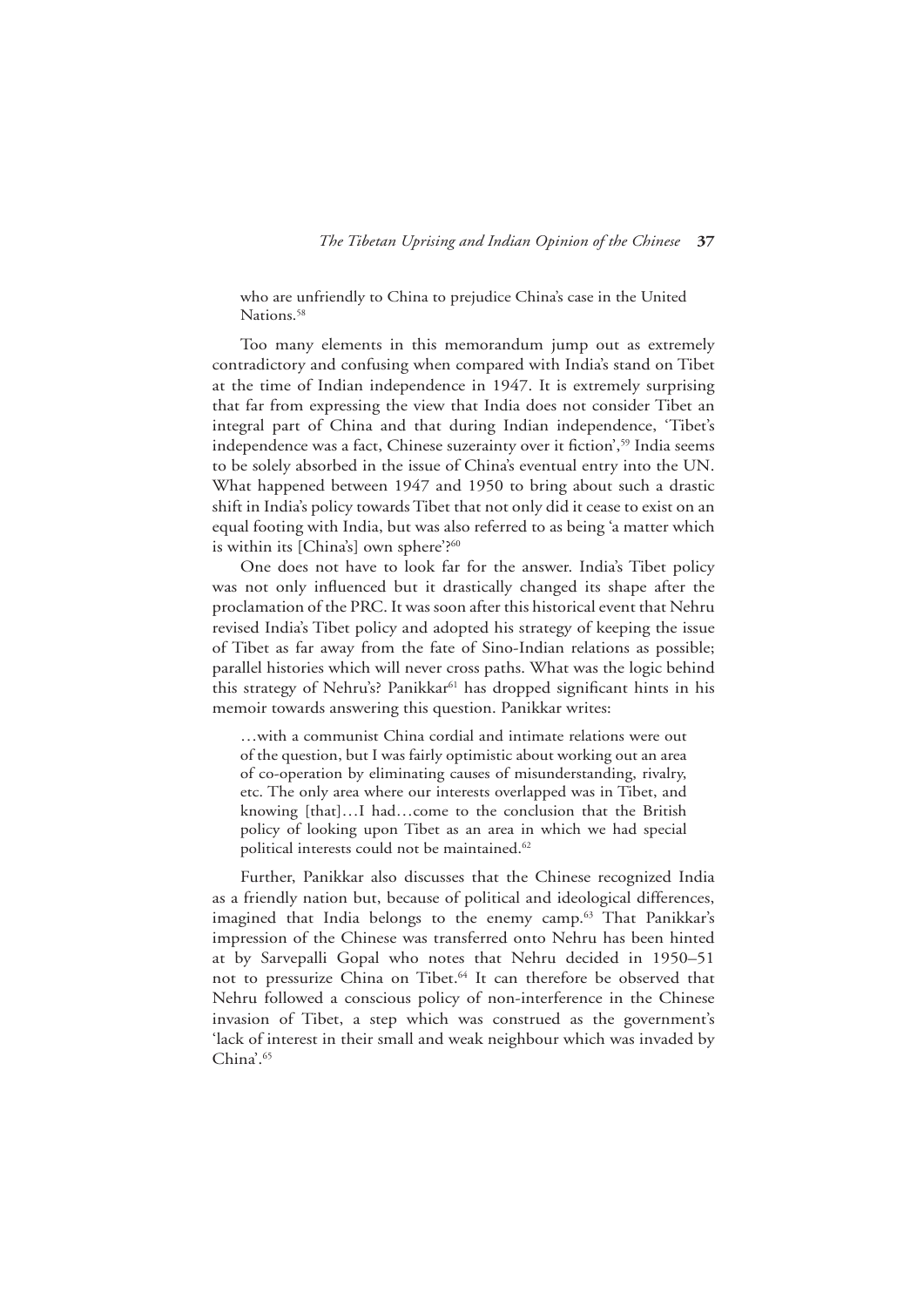What was the long-term purpose of Nehru's policy? Freed from an unpleasant entanglement over Tibet with China, Nehru had other plans for India. He aimed to kill two birds with the same stone. First, Nehru believed that by following a policy of increasing cooperation between India and China, especially in the realm of international affairs, the two giants of Asia will set an example of a 'strong pillar for peace in Asia and the world'.<sup>66</sup> This was consistent with a foreign policy ambition dearly close to Nehru's heart: to carve out a niche for India 'in this growing structure of a World Order',<sup>67</sup> while '[keeping] apart from big blocs of nations--rival blocs'.<sup>68</sup> Most importantly, it can be said that Nehru perhaps believed that caught up in the fervour of Asian resurgence, PRC will eventually let go of the pending issue of the McMahon Line. Thus, Nehru did not deliberately sacrifice Tibet to befriend China; he merely set it aside in order to attend to India's need to attach itself to a partner from which she can derive 'weight and influence'<sup>69</sup> on the international stage. Claude Arpi suggests that Nehru was on to the project of creating a third space and was 'dreaming about a brotherhood…a kind of third bloc balancing the Western and the communist bloc.'70 Nehru's dual expectation from India's friendship with China was voiced in his note to Madame Sun Yat-sen, Vice Chairman of the Central People's Government Council:

Our two great countries have played important roles throughout the course of history, and I have no doubt that in the future they will also have to face great responsibilities. During this long past of thousands of years, it is a curious and significant fact that these two great and dynamic countries have never come into violent conflict with each other.<sup>71</sup>

While the note is quite emphatic about the greatness of both the countries, there is a gentle stress on the fact that the greatness can be enhanced if the two countries work together and in case, like in the past, future conflicts are avoided, clearly referring to the only possible hurdle that might come in the way of establishing strong Sino-Indian relations territorial disputes arising from China's repudiation of the McMahon Line. Thus, Nehru laid down the rudiments of a twofold strategy for conducting Sino-Indian relations: cultivation of friendly relations with the Chinese, while hoping that closer relations will persuade China to approve the McMahon Line. For Nehru, this was possible only in the absence of the Tibet factor between India and China.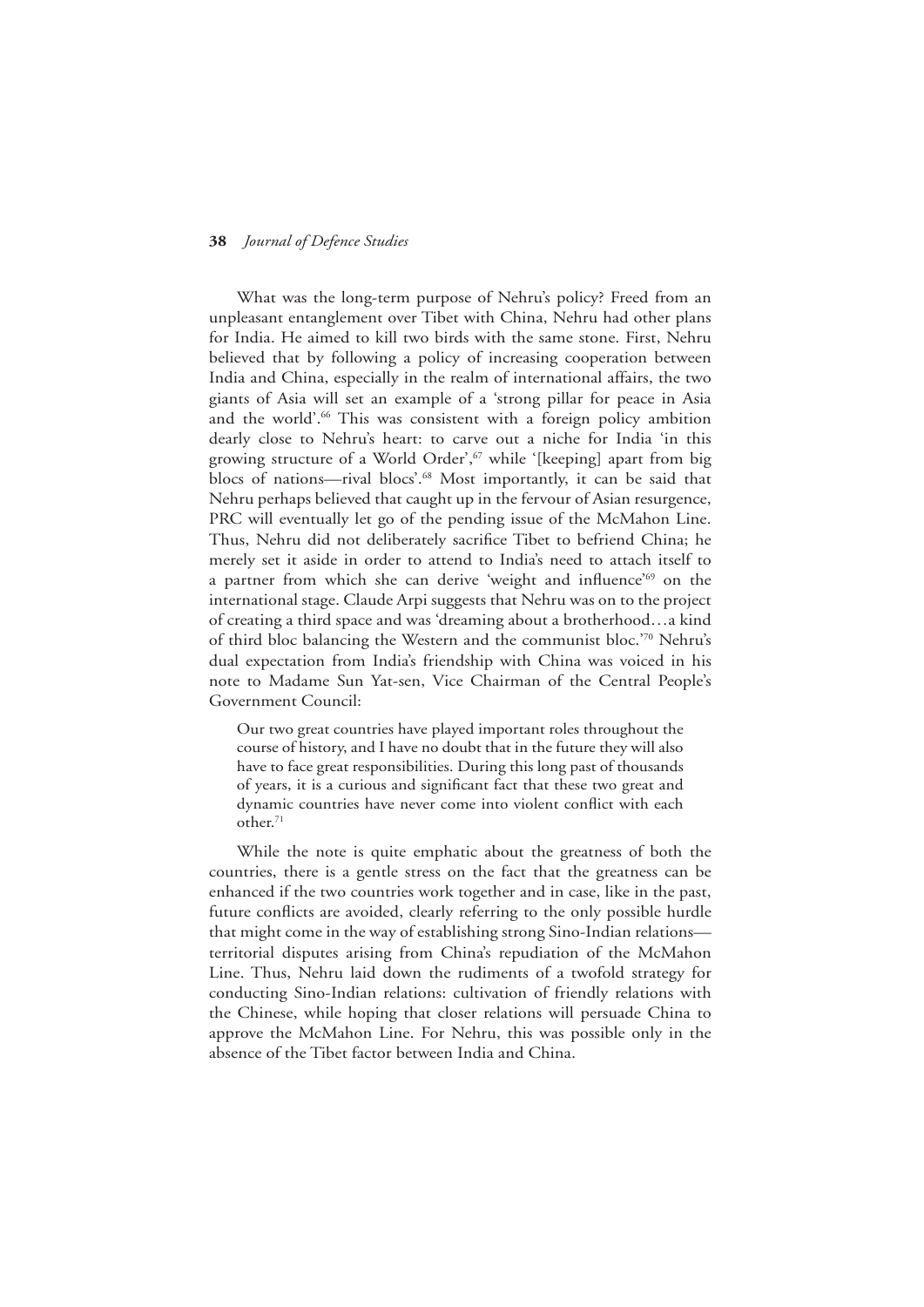Nehru consistently followed this policy in his interactions with China. India dropped the Tibetan issue in the UN. The slew of notes being exchanged between India and China on the situation in Tibet stopped on 16 November 1950, and India's Tibet policy took the form of shedding the vestiges of British imperialism in Tibet<sup>72</sup> based on the realization that 'unless India acquiesced in this process of liberation, it would be considered to be a country hostile to China'.73 Ensuing negotiations between the Tibetan delegation to Peking and the Chinese, which resulted in Tibet losing its de facto independence following its 'return to the big family of the Motherland—the People's Republic of China',74 has popularly earned the imagery of a tiger being asked to treat a lamb mercifully.<sup>75</sup>

Though Nehru can be given prizes for masterminding a strategic platform for India from which to deal with China, his policy suffered from a major shortcoming. The strategy drew its inspiration solely from Nehru's understanding of China and relatively less energy was channelled by Nehru to integrate the Chinese perception of India into his policy. This almost one-way street nature of Nehru's China policy is explored in the next section.

#### **Policy Personalization by Nehru**

India was quick to forget the diplomatic insolence demonstrated by China in Sino-Indian exchanges over Tibet, suggesting that India, in voicing its concern over Chinese methods used to adjust Sino-Tibetan relations, has 'been affected by foreign influences hostile to China'.<sup>76</sup> After successfully evading a situation where Sino-Indian relations had the risk of running into a quagmire over the Roof of the World, Nehru continued his friendly overtures towards China while systematically following a policy of giving up India's continuing rights in Tibet, one of the firsts of which came in the form of converting the Indian Mission in Lhasa into a Consulate-General. This occurrence, hailed by Panikkar as the satisfactory settlement of the last outstanding issue between India and China, $\frac{7}{7}$  was seen by Hugh Richardson, independent India's first diplomatic representative in Lhasa, as the first 'practical dimension'78 of India's acceptance that Tibet has lost its independence and its rights to enter into agreements with foreign powers.79 This should have served as the first solid notice to India that the Sino-Tibetan boundary, an agreement between itself and a Tibet free to conduct its foreign affairs, will soon be questioned. This incident, pregnant with explosive possibilities, accentuated by the fact that the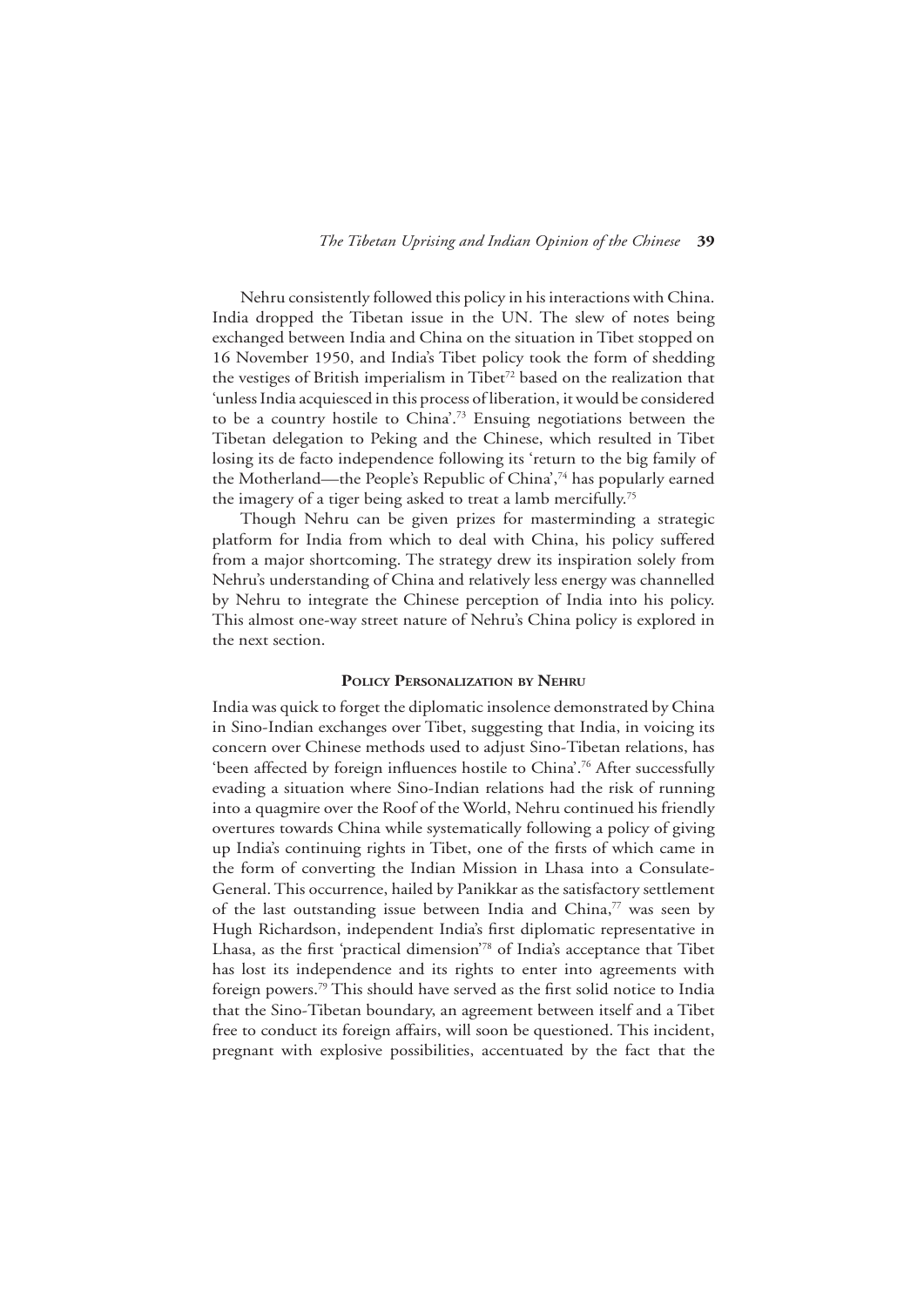McMahon Line never enjoyed China's ratification, however failed to disturb Nehru who was bent on rupturing all tendons of association with Tibet that might potentially create the image of an India under imperialist influence in Chinese minds.

This was perhaps the point where Nehru should have paused to analyse the signals all such Indian actions must be sending to China. Patterson, in speaking of a Chinese 'desire to test India',<sup>80</sup> gives a rather sinister picture of what India was eventually fated to meet if Nehru continued his policy. Patterson asserts that India's acceptance of Chinese policy in Tibet amounted to a signal for the Chinese that India was prepared to make unilateral concessions, an opportunity worth exploiting.<sup>81</sup> Nehru, by this time completely consumed by the glowing promises of his strategy, ignored any such possibilities and not only professed India's strong friendly feelings towards China but also became a champion of Peking's cause, almost taking up the role of a big brother in respect of China. This sentiment is revealed in Nehru's following remark: 'I could not imagine a great country like China being submerged in a way in the USSR…. I was anxious that China should have other openings and other contacts…. China was a great power and was bound to function as such.'82

Additionally, Nehru made it his duty to educate the West about China and brush up China's international image. The enthusiasm with which he sent Panikkar to Paris is a clear indication of this fact: 'China at present is cut off from news of the outside world…what has happened in China is of major consequence in world affairs…Panikkar's visit to the West may help somewhat in making people in the West realize the significance of what is happening in China.'83

It is not difficult to see that here, Nehru has congratulated himself on having an exclusive knowledge of China. However, this raises a rather intriguing question: given India's experience with the Chinese over Tibet in 1950–1 where Nehru felt that India was 'ill repaid for her diplomatic friendliness toward Peking', 84 when the Liberation Army advanced into Tibet—contrary to assurances of peaceful settlement given to India—what made Nehru confident that his understanding of China was exhaustive? Existing literature has placed much of the blame with Panikkar. His memoirs reveal the immense influence such incidents as Zhou Enlai's midnight invitation to discuss Korea and Mao Tse-tung speaking in 'warm terms' about Nehru and displaying his interest to see Indian films<sup>85</sup> had on him. While India launched an all-out campaign of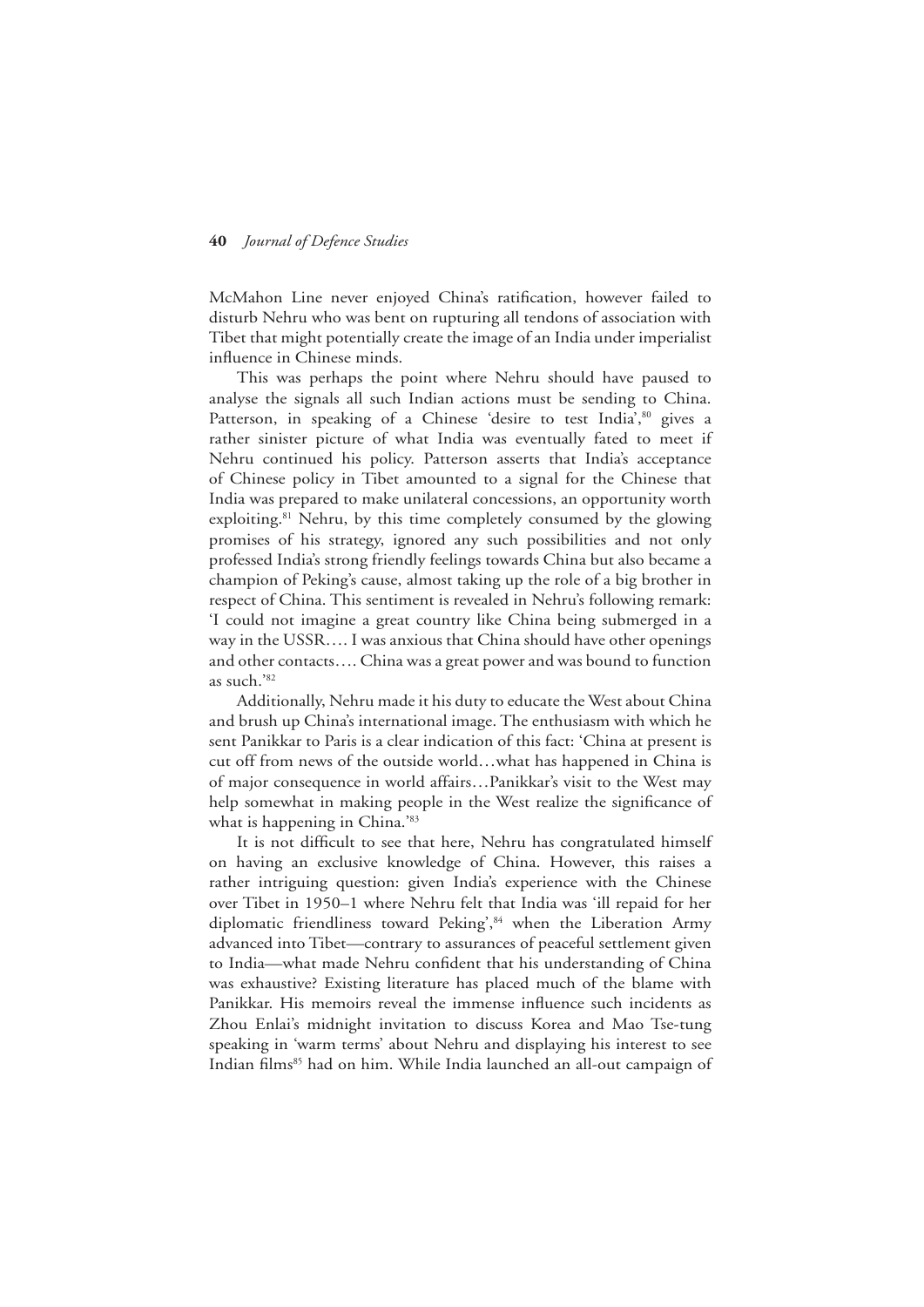friendship with China, it is easy to see how Chinese leaders used finer aspects of soft diplomacy to impress upon India their desire for closer relationship.

At this point, it is also important to look at some personality traits and personal viewpoints of Nehru which perhaps worked in the direction of elevating his confidence with respect to China. One such study conducted by Claude Arpi suggests that because Nehru 'was a good man, he always wanted to see the good of others, too often ignoring the reality'.<sup>86</sup> Though this analysis runs the risk of being dismissed by the scholarly eye as a simplistic assumption, interestingly, there is much water in this analysis to the extent that it suggests that Nehru was a man given to making simple interpretations. This personality trait of Nehru heavily influenced his China policy. What is important to understand is that Nehru was convinced that India and China, though tilting to different strains of political ideologies, were connected by similar problems that new nations face. Seen in this light, it is interesting to note some elements of Nehru's press conference soon after his visit to China in 1954:

…their great country [China] which had been kicked and tossed about for generations has become unified…. I think we can learn a good deal too from Russia and China, and more particularly now from China… the nature of problems is similar between India and China…. I flew over the central China area and immediately I thought of my flying over the Bihar area<sup>87</sup> a few weeks earlier. It was the same picture-vast areas covered with water…. We all rely on some pictures or maps…. Not only the physical maps, but, what is much more important, the mental pictures.<sup>88</sup>

Three important cornerstones of Nehru's China policy can be drawn from this speech. First, his thinking that India and China were connected by their problems formed the logical basis of his policy that, owing to his neutralist view of the world, India and China must work together 'to allow Asian problems to be settled by Asians'.<sup>89</sup> Second, owing to the similarity of historical processes of struggle faced by both India and China,<sup>90</sup> Nehru believed that the fountainhead of Asian resurgence and peace was a role befitting for both countries. It is possible that this element of Nehru's thinking was most influenced by his recent experience of the Indian independence struggle which involved bringing together people from different strains of opinion, ideology, culture and ethnicity to fight for the cause of independence. Nehru extended the idea of this spirit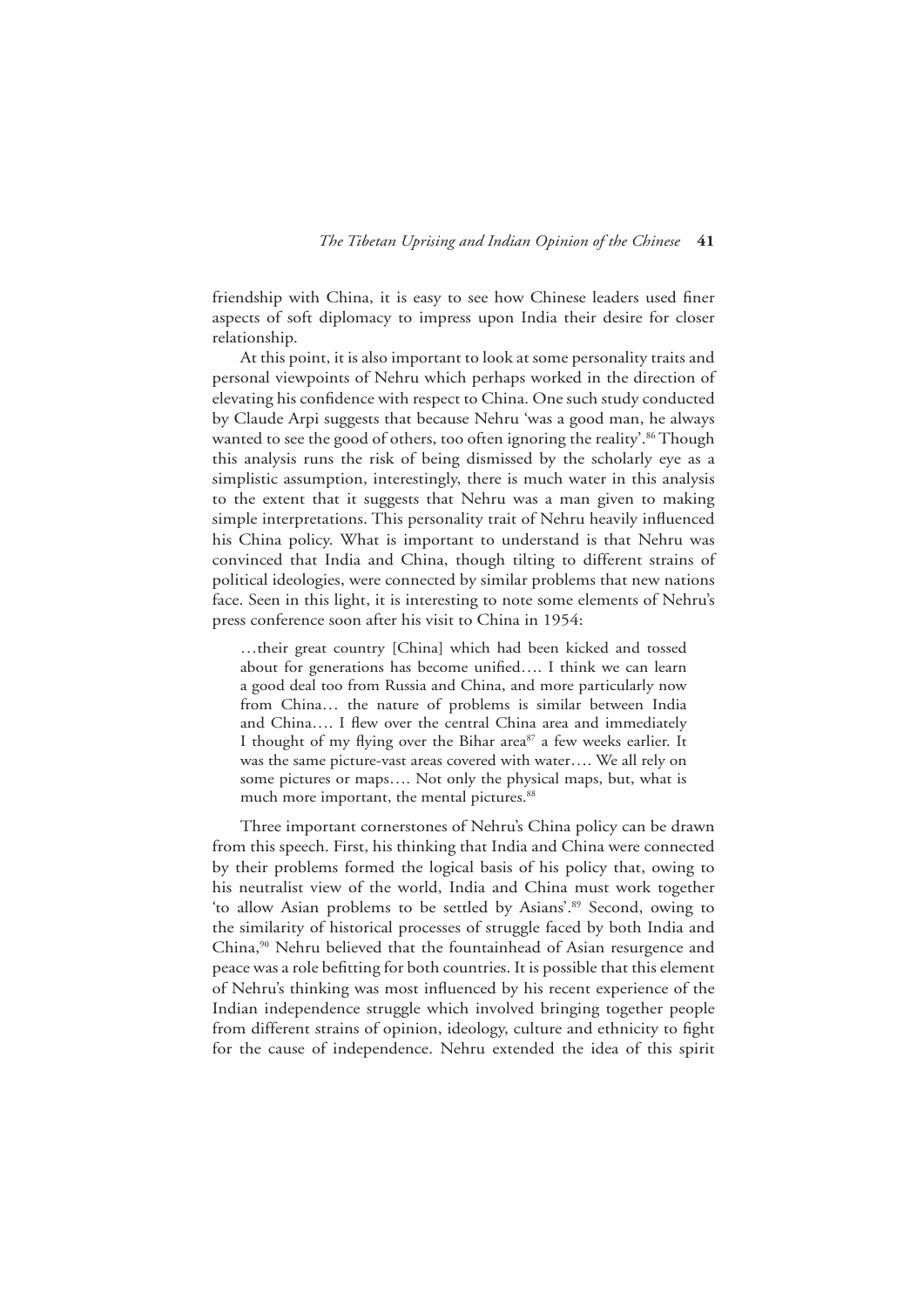of togetherness to create an image of Sino-Indian friendship, despite all ideological differences. Third, and most important, Nehru's perception of China was an exercise in ideating an ideal situation completely based on his impression of China. In this context, the use of the word 'mental pictures' is not merely a figure of speech, but a literal interpretation used to seal Nehru's China policy. This element of Nehru's thinking of mostly disregarding facts and believing in his self-appointed assumptions was evident in the manner in which he dismissed solid proofs of Chinese aggression in Tibet by declaring that 'nobody need get upset over the recent developments in Tibet',<sup>91</sup> and confidently claimed that:

The possibility of a regular invasion of Nepal or India by Chinese forces through Tibet can be ruled out even as a remote contingency. In any event, in the present state of affairs, it is not a proposition which we need to consider. I need not go into the reasons for this, but it seems to me an obvious conclusion.<sup>92</sup>

What was so 'obvious' about the Chinese that made Nehru confident that they will respect territorial integrity? Clearly, Nehru had already designated China as India's co-partner for creating an 'area of peace'93 in Asia, and all his conclusions flowed from this assumption. Thus, Nehru succeeded in assuring himself of an era of Sino-Indian brotherhood, cemented by the five principles of peaceful coexistence $94$ , even when signs and signals replete with warnings against following such a perceptiondriven self-inspired policy towards the Chinese were staring him in the face. While this aspect will be dealt with in further detail in the concluding remarks of the article, the next section focuses on how such a degree of personalization of India's China policy by Nehru came into sharp conflict with national aspirations during the 1959 Tibetan uprising.

#### **Nehru versus India**

A very interesting observation which can be made at this juncture is that India's China policy in the 1950s was dominated by Nehru's thinking to such an extent that it would seem fair to use the terms 'India's China policy' and 'Nehru's China policy' interchangeably. This aspect of personalization provides important pointers towards understanding the huge gulf between public reaction and Nehru's reaction to the 1959 Tibetan uprising. On the one hand, Nehru continued following his policy of distancing happenings in Tibet as much as he could from Sino-Indian relationship by chiding the public and the parliamentarians for 'an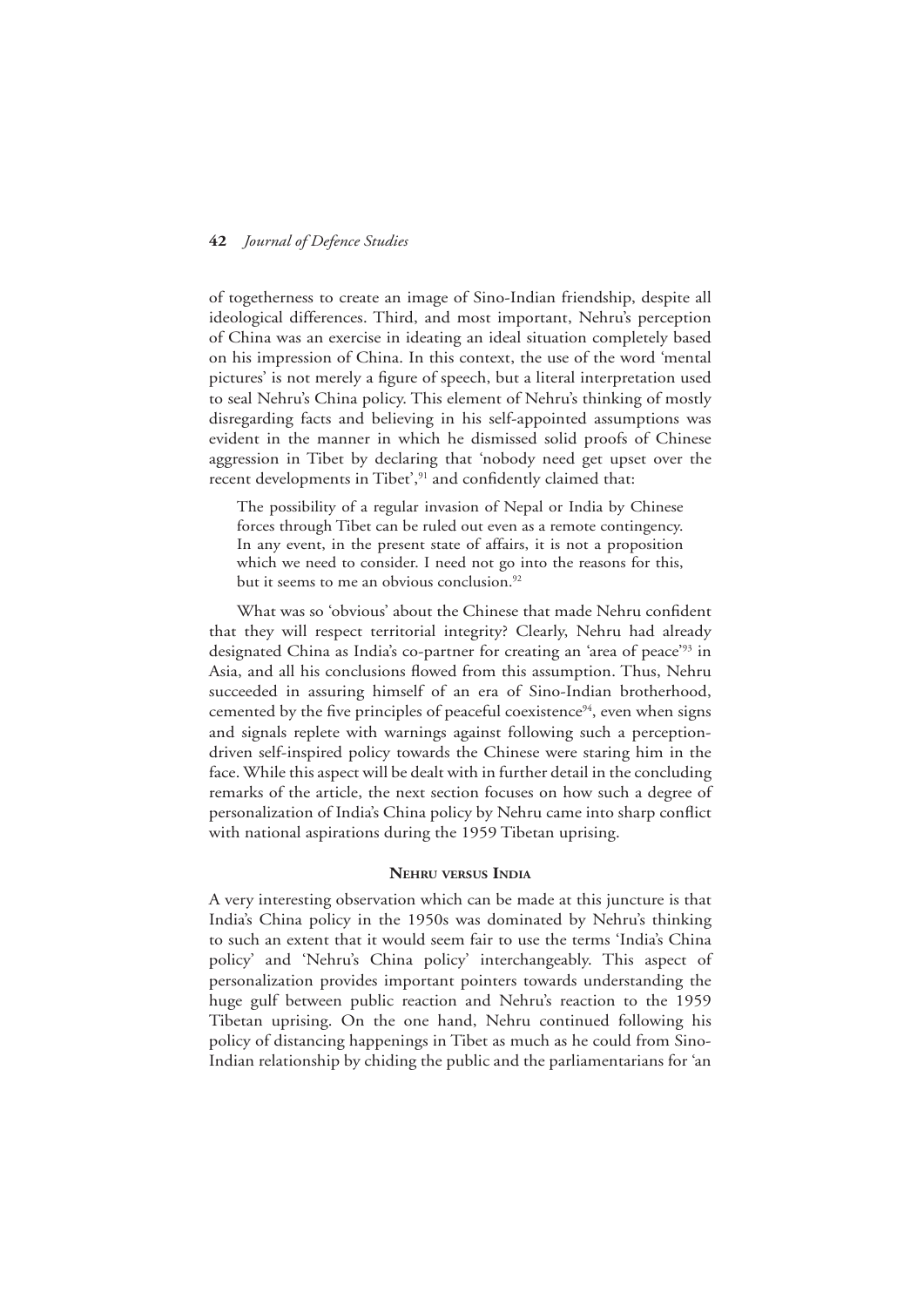exhibition of a certain lack of restraint'<sup>95</sup> in condemning the Chinese. On the other hand, the public demanded a revision of India's China policy by taking into account what had happened in Tibet.<sup>96</sup> A disturbing rift began to emerge as the nation and its leader started speaking in two different voices on the same issue.

After being visibly disillusioned by Nehru who refused to act as an opinion maker for the public to the extent he failed to represent the national mood, it can be seen that Indian public opinion—disturbed by Nehru's apparent lack of desire to formulate a suitable government stand on the Chinese—was critical of three elements prominent in Nehru's China policy. First, a sense of *vagueness<sup>97</sup>* as Nehru failed to enunciate the reason for his appeal of restrained speech against the Chinese. Nehru was continually reminiscent of 'the cultural kinship between the people of India and the people of Tibet',<sup>98</sup> but when it came to establishing a firm attitude in respect of the Tibetan issue, Nehru prevaricated.

Such a lack of will on the part of the government, even when there were suggestive signs that the public was perhaps even in favour of use



**Figure 1** Zhou Enlai Watches from Over the Mountains as Tibet Appeals to India for Help; Nehru Looks Back at his Countrymen Shrugging his Shoulders in a Helpless Gesture *Source: The Hindu*, 8 April 1959, p. 6.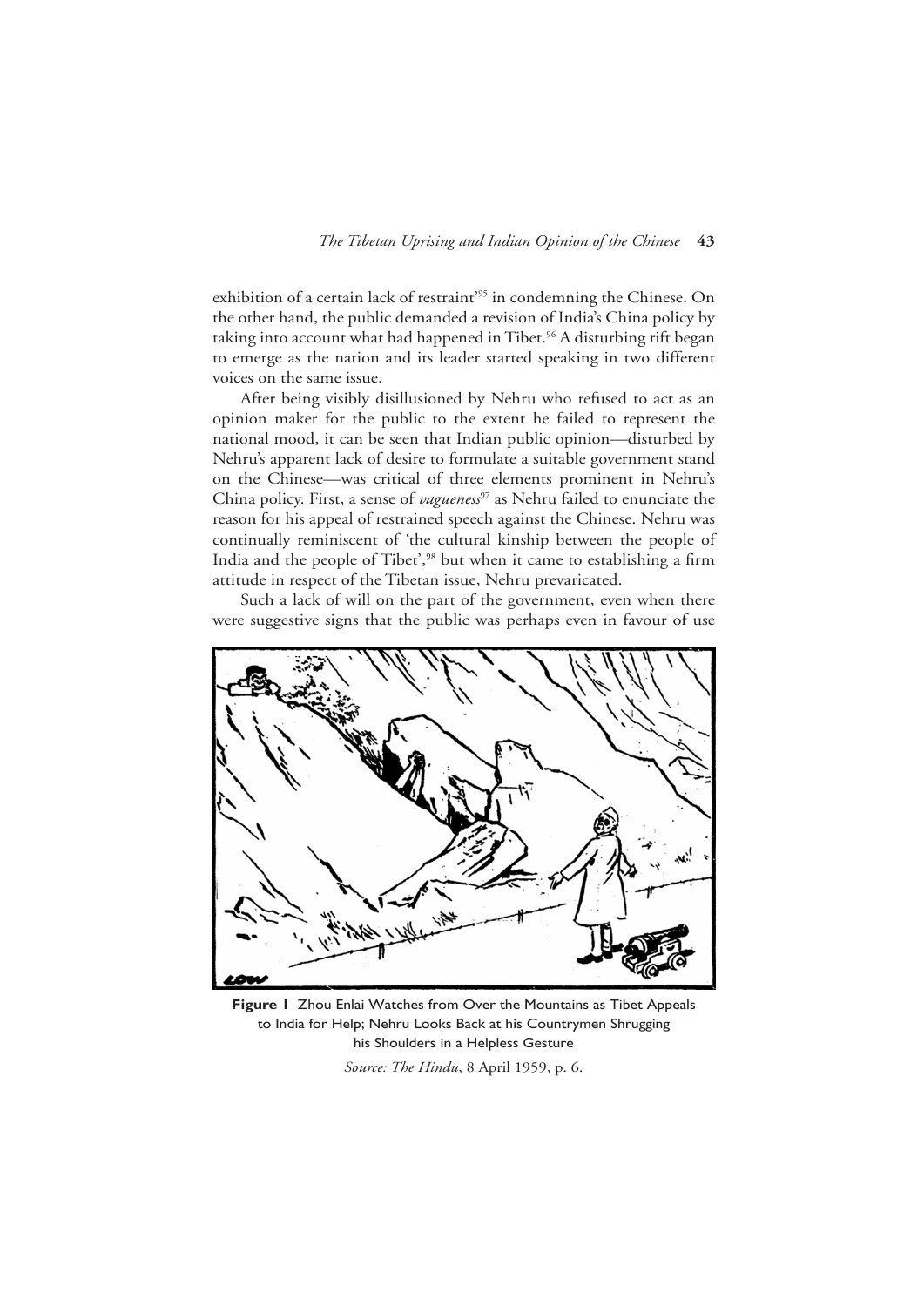of force (see Figure 1), essentially led the public to be more critical of the overall idea of Sino-Indian friendship. This is perhaps where they encountered the element of *contradiction* in Nehru's Hindi–Chini bhaibhai policy, the centrepiece of the Agreement on Trade and Intercourse between the Tibet Region of China and India, popularly known as the Panchsheel Agreement. In this case, before attempting to analyse public opinion, it is important to understand how Nehru viewed this agreement. Nehru's views are best captured by his rather revealing description of the agreement in the Lok Sabha: 'The major thing about this agreement to which I would like again to draw the attention of the House is the preamble to the agreement.'99

Given the dual expectation of Nehru's policy of friendship with China, it is clear that for Nehru, the active part of the agreement was limited to its preamble which laid down the five principles governing mutual relations, namely, respect for territorial integrity and sovereignty, nonaggression, non-interference, equality and peaceful coexistence.<sup>100</sup> This spoke directly to Nehru's aspirations about India's position in Asia and to a certain extent, also diminished his concern about Chinese territorial claims. The body of the agreement, dealing with Indian concessions in Tibet, though an operational part of Nehru's policy, was of a more passive kind when compared with the euphoria of Hindi–Chini bhai-bhai. With the signing of this agreement, 'India abandoned historical rights in Tibet, receiving in return nothing more substantial than Chinese promises of eternal friendship.'101 Such a conceptualization of Panchsheel made the public uneasy and they criticized the agreement as 'ironical',<sup>102</sup> stressing that the unilateral practice of Panchsheel will 'receive appreciation only in democratic countries and not in propagandist dictatorships',<sup>103</sup> clearly in reference to China.

Finally, the public perceived an element of *helplessness* in India's stand towards Tibet. It was a matter of extreme grief to India who, under the guardianship of Nehru, had always fashioned itself as 'the champion of freedom and of suffering humanity',<sup>104</sup> that it was reduced to a dumb spectator while aggression was being committed in its neighbourhood. It all boiled down to one basic question: 'What can we do to help the Tibetans?'105 The response, in the light of Nehru's ambiguous China policy, was a massive outpour of sympathy and open warnings to the government to be wary of China, while acknowledging the fact that 'We [Indians] are rightly linked with China by bonds of friendship…but friendship cannot mean abetment of crime.'106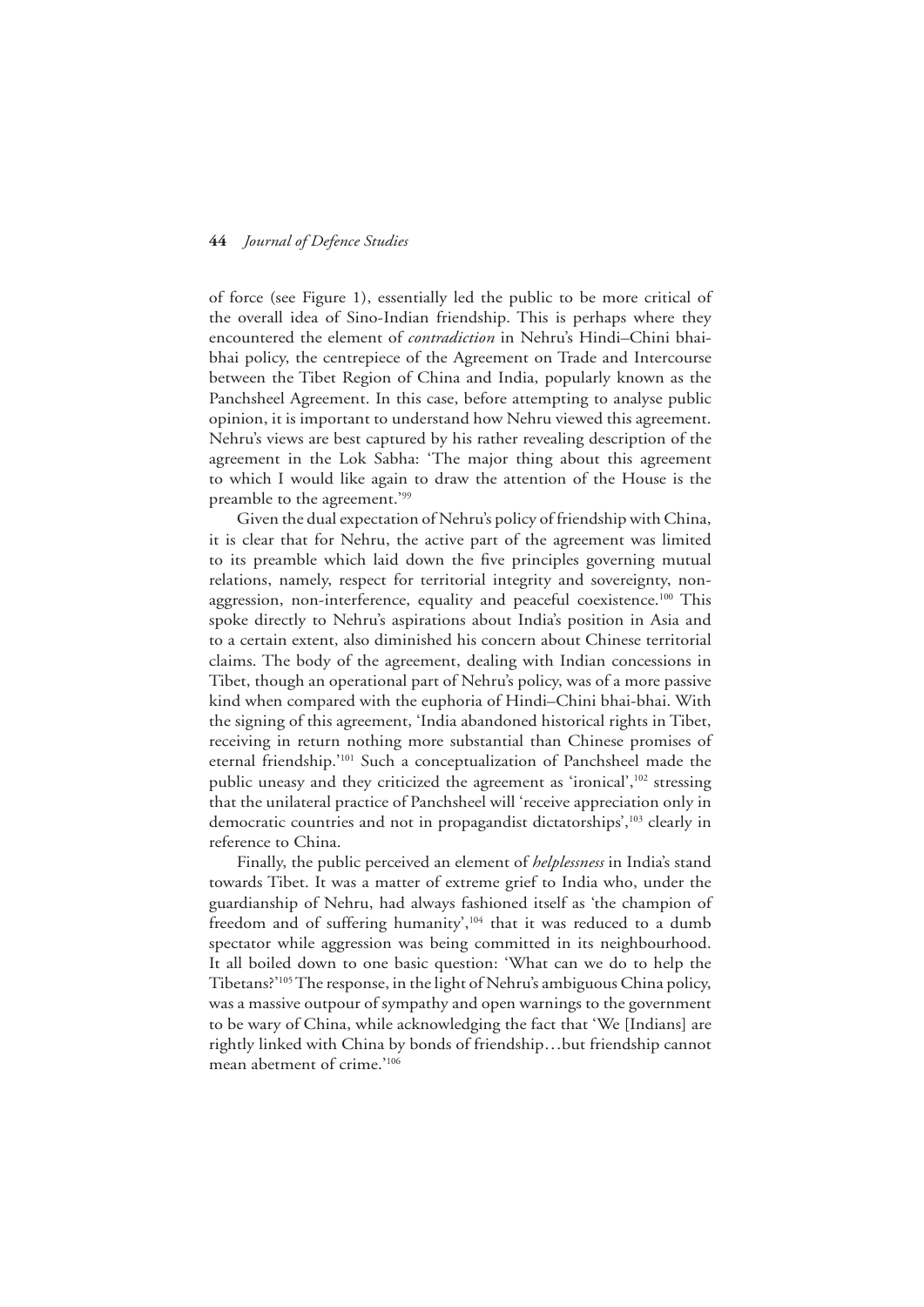That India's friendship with China was a relationship manufactured solely at the top is evident in the divergent manner in which Nehru and the public reacted soon after the Tibetan uprising broke out. The speed and intensity with which the revolt evoked an outpour of sympathy and call for support of the Tibetans in India accentuates the fact that the spirit of Hindi–Chini bhai-bhai policy was a mere shadow of Nehru's tunnel vision; a policy which failed to resonate with the sentiments of the Indian public that naturally identified itself with the Tibetans and their cause. Besides public perception of the vagueness and inherent contradictions embedded in Nehru's China policy, which put the government on the spot and made official policy in respect of Tibet fairly unrepresentative, presence of a certain amount of guilt in Indian sentiments can also be traced as the public condemned the cloak-and-dagger method used by the Chinese to eliminate Tibetan personality and sadly recalled the happenings of 1950–1: 'We [Indians] began by describing the Chinese advance on Tibet as aggression but immediately after recognized Chinese suzerainty over Tibet. Tibet has never been a part of China, except by conquest.'107

#### **Conclusion—The Convergence**

Nehru's strategy of preserving Sino-Indian friendship by keeping it away from developments in Tibet was demolished as Indian public opinion came out strongly in favour of Tibetan freedom. It would, however, be wrong to say that it was public opinion alone that rendered Nehru's policy impotent. Had he still wanted to keep his strategy alive despite Indian public opinion forcing him to lean the other way, Nehru could have successfully orchestrated a level of detachment from the national opinion and maintained Sino-Indian friendship on the same platform as before. In fact, this thinking was prominent in Chinese minds who believed that 'Nehru is Nehru—i.e. his prestige is so great in India that the masses in crisis situations merely follow his lead.'108 However, the matter was complicated by two crucial developments. First, the arrival of the Dalai Lama in Indian territory on 31 March 1959<sup>109</sup> and his subsequent 18 April Tezpur<sup>110</sup> press statement which confirmed Indian suspicion of persistent Chinese interference in Tibetan autonomy<sup>111</sup> and increased the pitch of public uproar. The symbolism of the Dalai Lama's flight from Lhasa and his hearty welcome in India was not lost on the Chinese<sup>112</sup> who were quick to interpret Nehru's welcome visit to the Dalai Lama as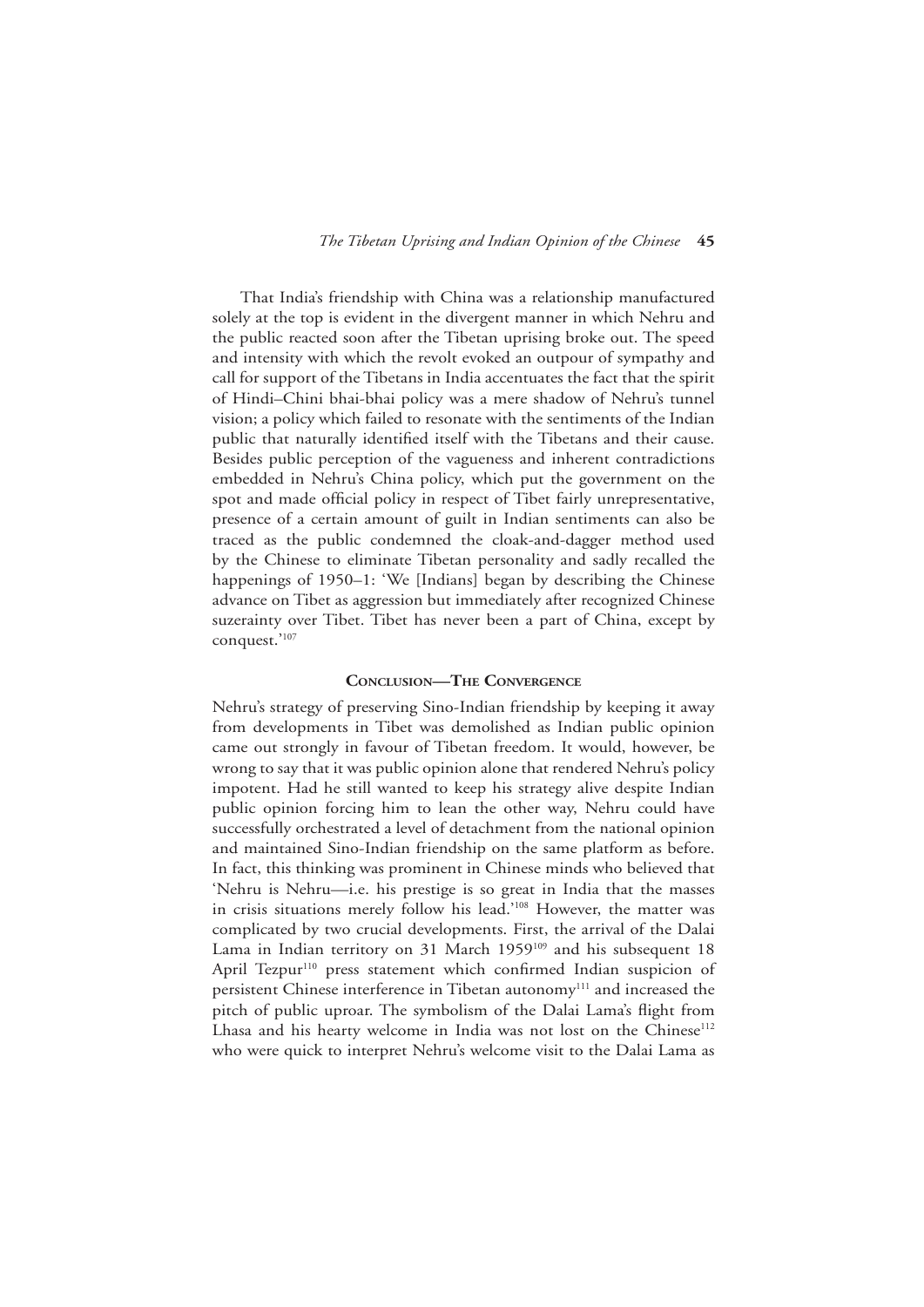'holding a meeting with the leader of a rebellion'113 and pointed out that Nehru's contradictory approach to the question of Tibet is responsible for the anti-Chinese Indian public opinion. Second, and more importantly, it is evident that by early 1959, Chinese territorial violations in India, including the arrest of an Indian patrol party in an area of overlapping claim114 and declaration by Zhou Enlai in his 23 January 1959 note that border disputes do exist between India and China,<sup>115</sup> had already made Nehru suspect if he would be able to bury the border issue unilaterally anyway.

Thus, the national mood unleashed by the Tibetan uprising was not so much the driving factor as the prime catalyst which caused Nehru to rethink his China policy by converging the Tibetan cause with Indian national sentiments, something that Nehru endeavoured to keep apart in order to prevent Sino-Indian relationship from complicating. As the centrepiece of Nehru's parallel history strategy came crumbling down and the public started demanding a firm national stand against China, Chinese reactions to Indian public opinion and subsequent accusation that India, in registering its concern for the respect of Tibetan autonomy by China, has inevitably interfered in China's internal matter<sup>116</sup> raised serious questions about the degree of mutuality present in the Panchsheel. Nehru's dream world of creating a new future for Asia perished and he was sceptical about his planned arrangement whereby border security can be ensured by a policy of brotherhood.<sup>117</sup> This realization was central to Nehru's thinking when he commented that: '...a doubt creeps into my mind as to whether the meaning I attach to it is the same as they [Chinese] attach to it. I do not think so…the ways of thinking have changed.'118

Though Nehru voiced this concern in the context of Tibetan autonomy, this can easily be extended to the general sphere of his thinking with respect to China. Thus, if not for the agitational tone of Indian public opinion, which played a pivotal role in creating the impression of an expansionist China and was instrumental in bringing into question Nehru's previous foreign policy decisions, Nehru's hands-off foreign policy, replete with contradictions, would have no doubt continued to dictate Sino-Indian relations for some more time to come. However, it would have come to grief very soon.

Arora, by asserting that the starting point of Sino-Indian friendship in itself contained 'seeds of a war of aims and attitudes',<sup>119</sup> goes the closest in specifically pointing out the reason why Nehru's China policy was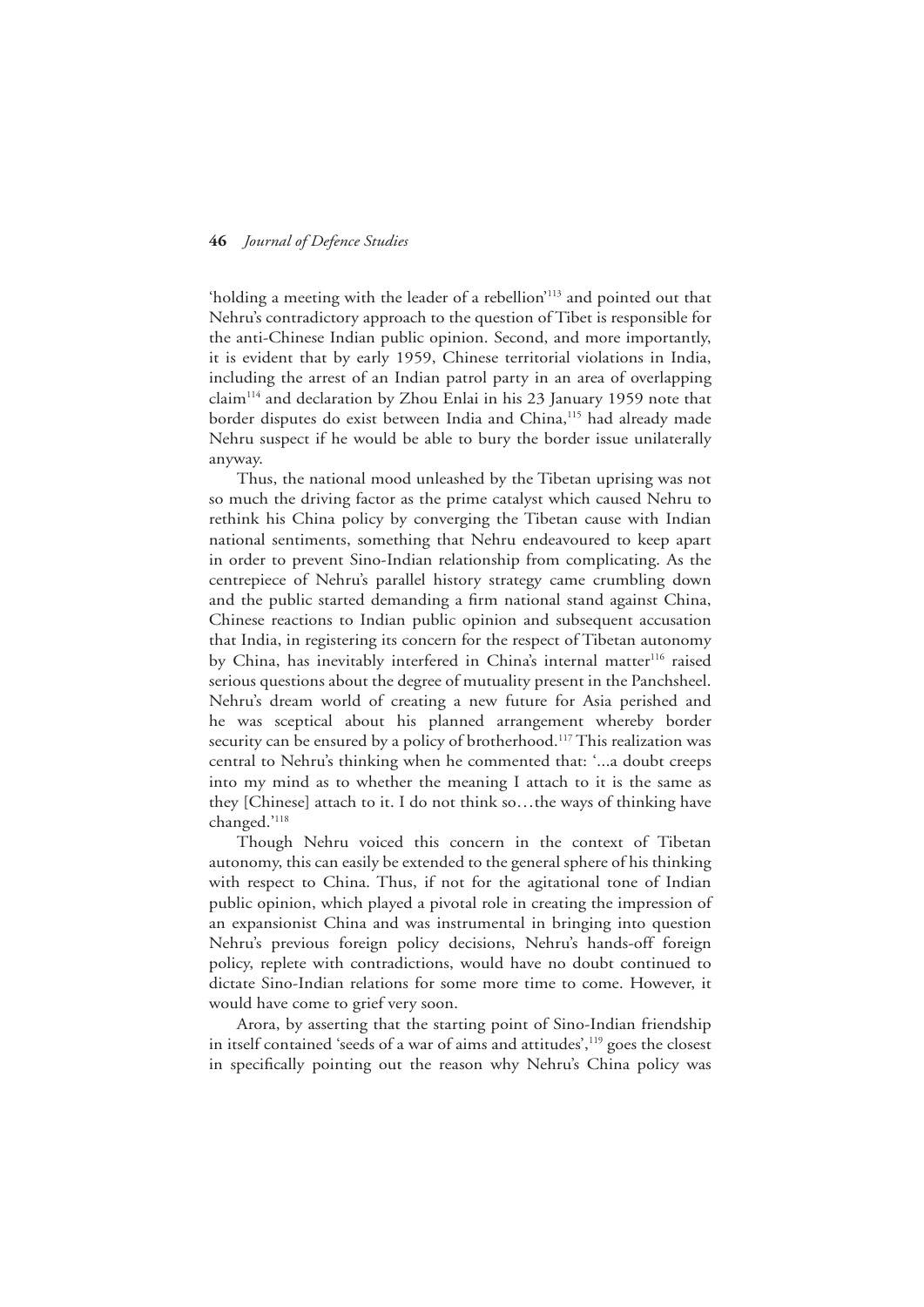doomed to fail sooner or later. Arpi closely follows by suggesting that the Sino-Indian relationship was 'Born in Sin'*.* 120 This article suggests that the inevitability of a Sino-Indian clash was rooted in Indian misconception of the Chinese. Some pointers can be drawn from *The Art of War*, Sun Tzu's authoritative treatise on warfare, to prove this point:

Hold out baits to entice the enemy.<sup>121</sup>

The spot where we intend to fight must not be made known.<sup>122</sup>

If we wish to fight, the enemy can be forced to an engagement… All we need do is attack some other place that he will be obliged to relive.123

Though we have heard of stupid haste in war, cleverness has never been seen associated with long delays.<sup>124</sup>

Chinese actions have an uncanny resemblance to the military strategies laid down by Sun Tzu. There is no doubt that the unresolved border issue was a decisive factor in designing India's China policy. Thus, China rightly held out the *bait*. China systematically maintained a silence over the border issue to the extent that Nehru almost interpreted Zhou Enlai's silence as tacit acquiescence.125 Thus, the *spot* of dispute was never disclosed. China started a method of ruthless repression in Tibet, knowing well that because of strong cultural ties between India and Tibet, India will feel *obliged* to react in some way. Furthermore, soon after the Tibetan uprising, Zhou Enlai made it clear to Nehru in his 8 September 1959 letter that 'there is a fundamental difference between the positions of our two Governments on the Sino-Indian boundary question'.<sup>126</sup> Thus, after 'tarnishing the carefully cultivated image',127 there were *no long delays* in informing India about the Chinese stand on the border issue. For China, not only was the issue of Tibet tied to its broader territorial ambitions, but Chinese activities in Tibet can be very much seen as a part of creating a platform from which to address the issue of the unresolved borders. Thus, while Nehru was concentrating on a diplomatic strategy to distance Tibet from the border issue and establish a quid pro quo arrangement whereby China, drawn along with India into the centre stage of Asian peace and solidarity, will eventually let go of the border issue, China was all the while following a military strategy to open the border question when the moment was ripe. India itself provided that ripe moment by failing to perceive Chinese intentions, in conformity with Sun Tzu's theory that 'the opportunity of defeating the enemy is provided by the enemy himself'.128 As far as Nehru's policy thinking is concerned, not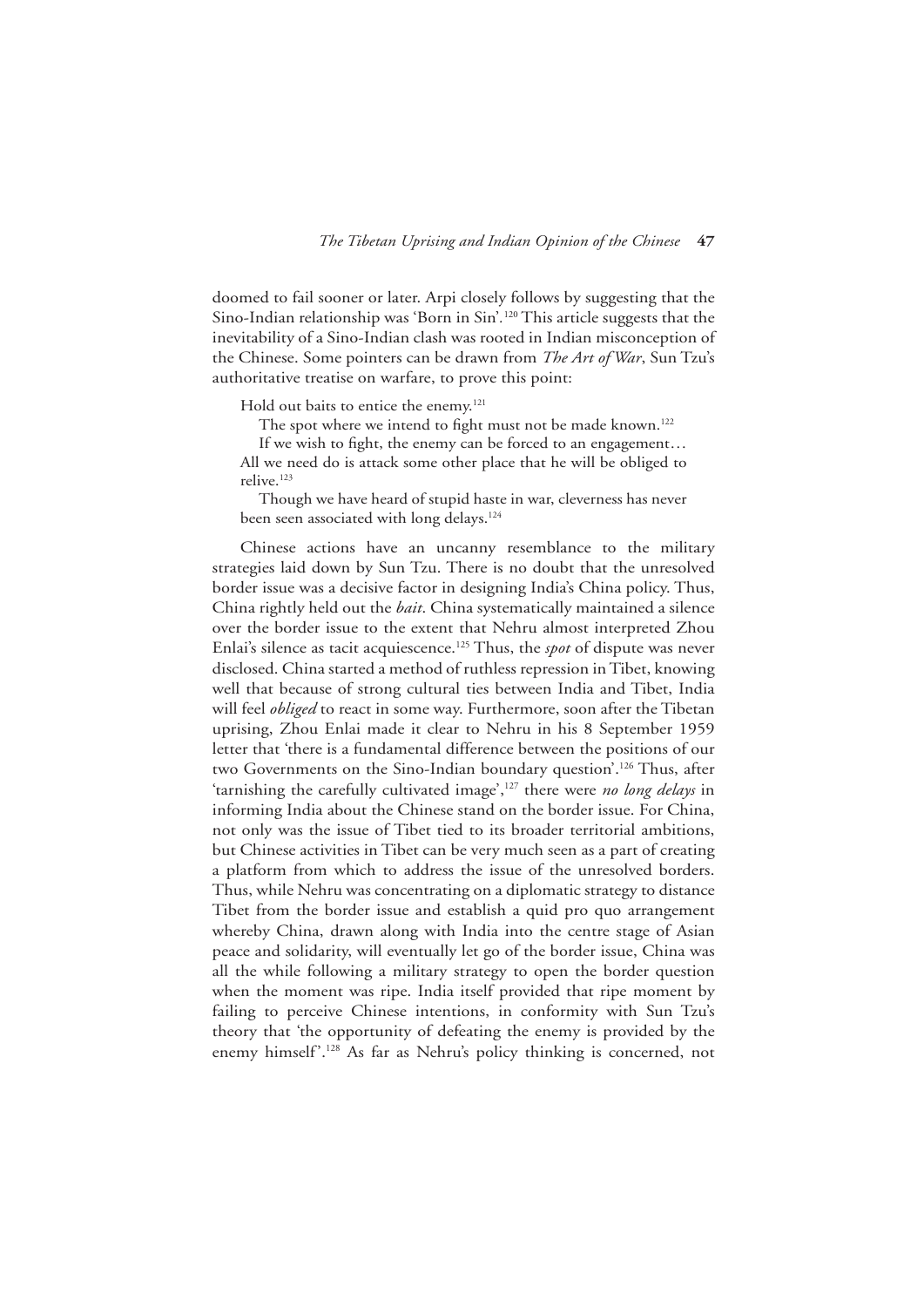only was it diametrically opposite to the Chinese approach but it was also based on a misconception of Chinese aspirations. Thus, it was bound to fail sooner or later.

#### **NOTES**

- 1. This article is based on a dissertation submitted to the London School of Economics and Political Science as part of the MSc History of International Relations programme in September 2011.
- 2. Garver, John W., 'China's Decision for War with India in 1962', in Alastair Iain Johnston and Robert S. Ross (eds), *New Directions in the Study of China's Foreign Policy*, Stanford: Stanford University Press, 2006, p. 87.
- 3. Translation: Indians and Chinese are brothers.
- 4. Agrawal, Ajay B., *India, Tibet, and China: The Role Nehru Played*, Mumbai: N.A. Books International, 2003, p. 1.
- 5. Ibid., p. 2.
- 6. Moraes, Frank Robert, *The Revolt in Tibet*, New York: Macmillan, 1960, p. 118.
- 7. Agrawal, *India, Tibet and China*, p. 6.
- 8. 'Sardar Patel's Letter to Nehru, 7 November 1950', in L.L. Mehrotra, *India's Tibet Policy: An Appraisal and Options*, New Delhi: Tibetan Parliamentary and Policy Research Centre, 1997, pp. 80–87, available at http://www. tpprc.org/publication/india\_tibet\_policy-mehrotra-2ed-2000.pdf, accessed 10 July 2011.
- 9. Choice of newspapers is primarily based on archival availability of relevant copies at research locations.
- 10. 'Unrest in Tibet: Bhutanese Premier's Survey', *The Hindu* (Madras edition), 7 March 1959, p. 1.
- 11. A part of the Indian state of West Bengal which acted as an active trade route between India and Tibet before the Sino-Indian war.
- 12. 'Tension in Lhasa—Travellers' Reports', *The Hindu*, 20 March 1959, p. 10.
- 13. Government of India, *Prime Minister on Sino-Indian Relations Vol. 1: In Parliament* (New Delhi: Ministry of External Affairs, 1961), p. 2.
- 14. 'Pakistan's Military Pact with United States—MPs' Concern: Support for Foreign Policy',*The Hindu*, 17 March 1959, p. 1.
- 15. 'Situation in Tibet Deteriorates—Outbreak of fighting in Lhasa near Indian Consulate—New Delhi Confirms Report', *The Hindu*, 21 March 1959, p. 1.
- 16. The Lower House of the Indian Parliament.
- 17. Government of India, *Prime Minister on Sino-Indian Relations*, Vol. 1, p. 1.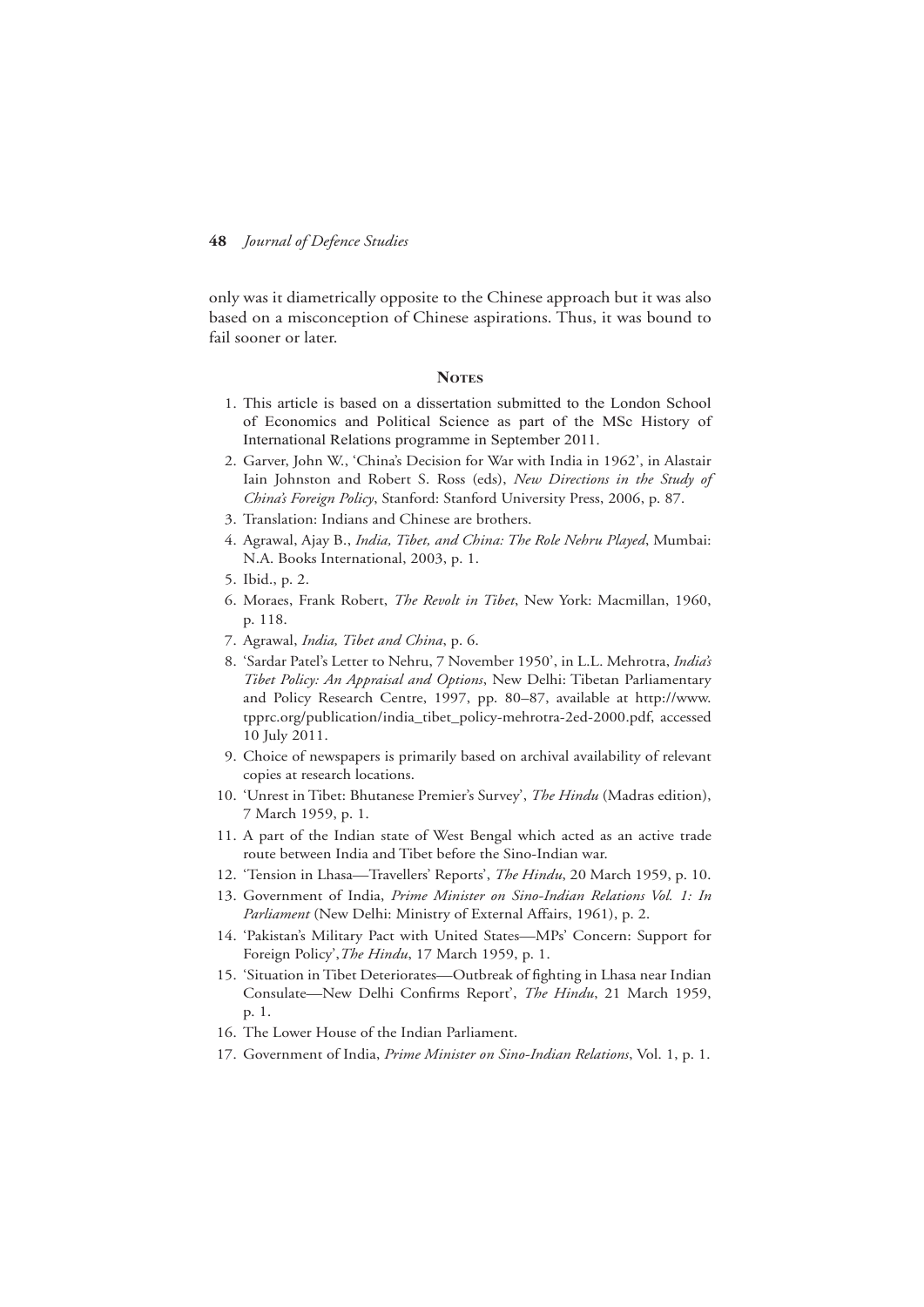- 18. Ibid., pp. 1–2.
- 19. Pakistan's Military Pact with United States—MPs' Concern: Support for Foreign Policy', *The Hindu*, 17 March 1959, p. 1.
- 20. Also spelt Zhou Enlai.
- 21. 'Situation in Tibet Deteriorates—Outbreak of fighting in Lhasa near Indian Consulate—New Delhi Confirms Report', *The Hindu*, 21 March 1959.
- 22. Government of India, *Prime Minister on Sino-Indian Relations*, Vol. 1, p. 3.
- 23. Ibid.
- 24. 'Situation in Tibet Deteriorates—Outbreak of fighting in Lhasa near Indian Consulate—New Delhi Confirms Report', *The Hindu*, 21 March 1959, p. 1.
- 25. Residence of the Dalai Lama before the 14th Dalai Lama fled to India.
- 26. 'Situation in Tibet Deteriorates—Outbreak of fighting in Lhasa near Indian Consulate—New Delhi Confirms Report', *The Hindu*, 21 March 1959, p. 1.
- 27. Government of India, *Prime Minister on Sino-Indian Relations*, Vol. 1, p. 4.
- 28. 'Disturbances in the Tibetan Capital—Nehru Gives Details: Indian Mission Safe—Whereabouts of Dalai Lama Unknown', *The Hindu*, 24 March 1959, p. 10.
- 29. Ibid.
- 30. Mullik, B.N., *My Years with Nehru: The Chinese Betrayal*, Bombay and New York: Allied Publishers, 1971, p. 55.
- 31. 'Tibetans Urge India's Intervention', *The Hindu*, 25 March 1959, p. 5.
- 32. Ibid.
- 33. 'Tibetans Ask PM to Save Dalai Lama', *Hindustan Times* (New Delhi edition), 1 April 1959, p. 1.
- 34. *Hindustan Times*, 28 March 1959, p. 1.
- 35. 'Solidarity with Tibetans—Committee Formed in Bombay', *The Hindu*, 28 March 1959, p. 1.
- 36. Government of India, *Prime Minister on Sino-Indian Relations*, Vol. 1, p. 9.
- 37. *The Hindu*, 31 March 1959, p. 4.
- 38. Government of India, *Prime Minister on Sino-Indian Relations*, Vol. 2: Press Conferences, New Delhi: Ministry of External Affairs, 1961, p. 1.
- 39. Ibid.
- 40. Enunciated in the Preamble to the Agreement on Trade and Intercourse between the Tibet Region of China and India, signed at Peking on 29 April 1954.
- 41. 'Turn of Events in Tibet—Abrogation of Autonomy by Peking—Reaction in US: Nehru's Statement Welcomed', *The Hindu*, 1 April 1959, p. 1.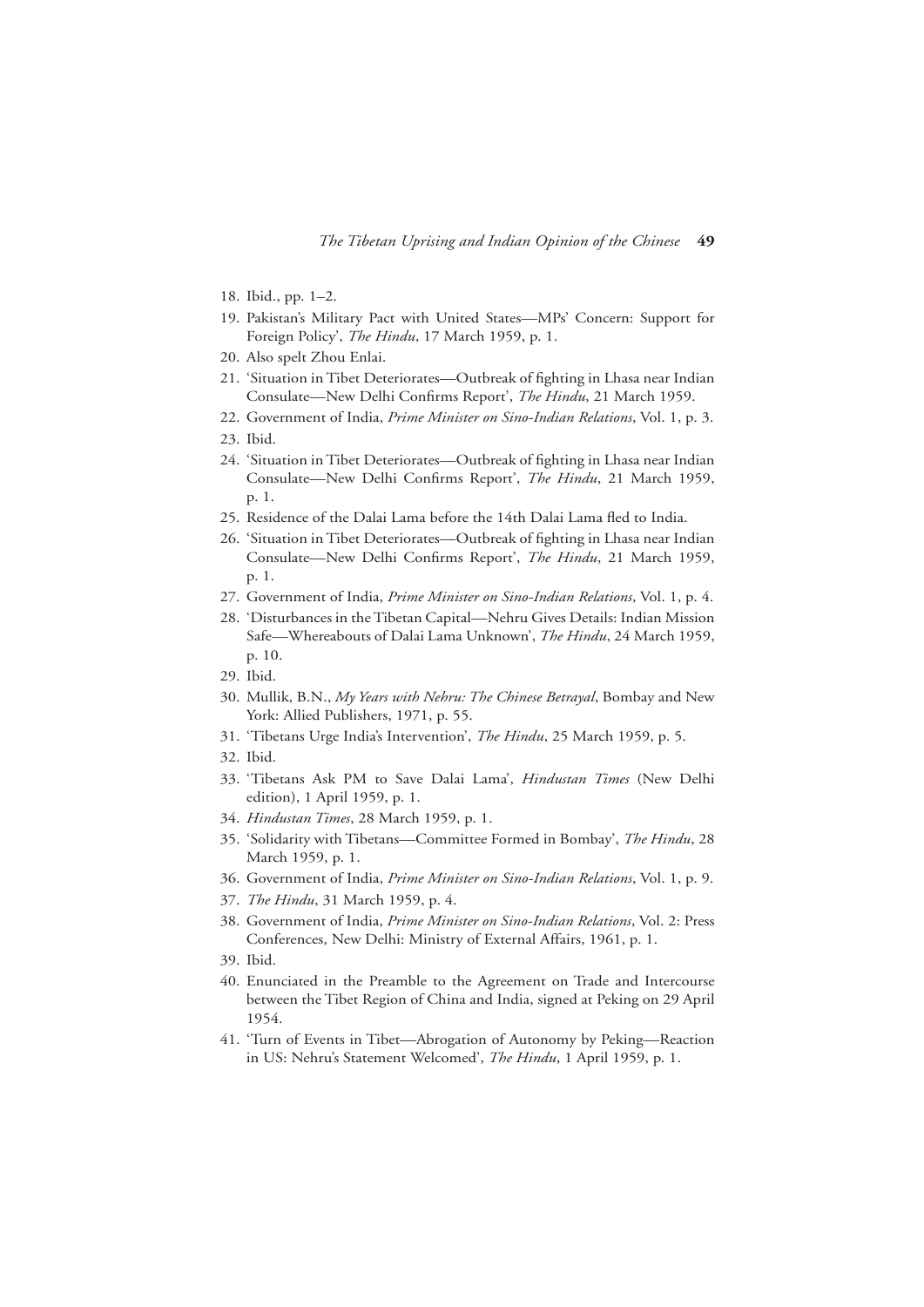- 42. Government of India, *Prime Minister on Sino-Indian Relations*, Vol. 2, p. 8.
- 43. 'Tibetan Leaders Will Seek India's Help—Advance team from Kalimpong Arrives', *Hindustan Times*, 28 March 1959, p. 1.
- 44. 'Situation in Lhasa—Tibetans' Hatred of Chinese Rule—Peking Informed of India's Reaction', *The Hindu*, 27 March 1959, p. 1.
- 45. Ibid.
- 46. Ibid.
- 47. See Mehrotra, *India's Tibet Policy*, p. 14
- 48. Gopal, Sarvepalli, *Selected Works of Jawaharlal Nehru*, Vol. 15, Part 2, Series 2, New Delhi: Oxford University Press and Jawaharlal Nehru Memorial Fund, 1993, p. 332.
- 49. Mehrotra, *India's Tibet Polic*y, p. 15.
- 50. Government of India, *Notes, Memoranda and Letters Exchanged and between the Governments of India and China White Paper No. II*, New Delhi: Ministry of External Affairs, 1960, p. 39.
- 51. Mehrotra, *India's Tibet Policy*, p. 15.
- 52. Government of India, *Leading Events in India–China Relations, 1947–1962*, New Delhi: Ministry of External Affairs, 1962, p. 1.
- 53. Rao, Gondker Narayana, *The India–China Border: A Reappraisal*, Bombay: Asia Publishing House, 1968, p. 85.
- 54. 'Article 2, Convention between Great Britain, China and Tibet, 1914', in Chanakya Sen (ed.), *Tibet Disappears: A Documentary History of Tibet's Status, The Great Rebellion and its Aftermath*, London: Asia Publishing House, 1960, p. 54.
- 55. Lamb, Alastair, *The China–India Border: The Origins of the Disputed Boundaries*, London: Issued under the auspices of the Royal Institute of International Affairs by Oxford University Press, 1964, p. 145.
- 56. Ibid.
- 57. Maxwell, *India's China War*, p. 63.
- 58. 'Memorandum to the Ministry of Foreign Affairs of the People's Republic of China from the Indian Ambassador, 21 October 1950', in Sen, *Tibet Disappears*, p. 69. Also, see 'Exchange of Notes on the Invasion of Tibet', available at http://www.claudearpi.net/index.php?nav=documents&id=5&lang=1, accessed on 20 January 2011.
- 59. Mehrotra, *India's Tibet Policy*, p. 18.
- 60. Refer to Memorandum, 21 October 1950.
- 61. Kavalam Madhava Panikkar, Indian Ambassador to China, 1948–52.
- 62. Panikkar, K.M., *In Two Chinas: Memoirs of a Diplomat*, London: George Allen & Unwin Ltd, 1955, p. 102.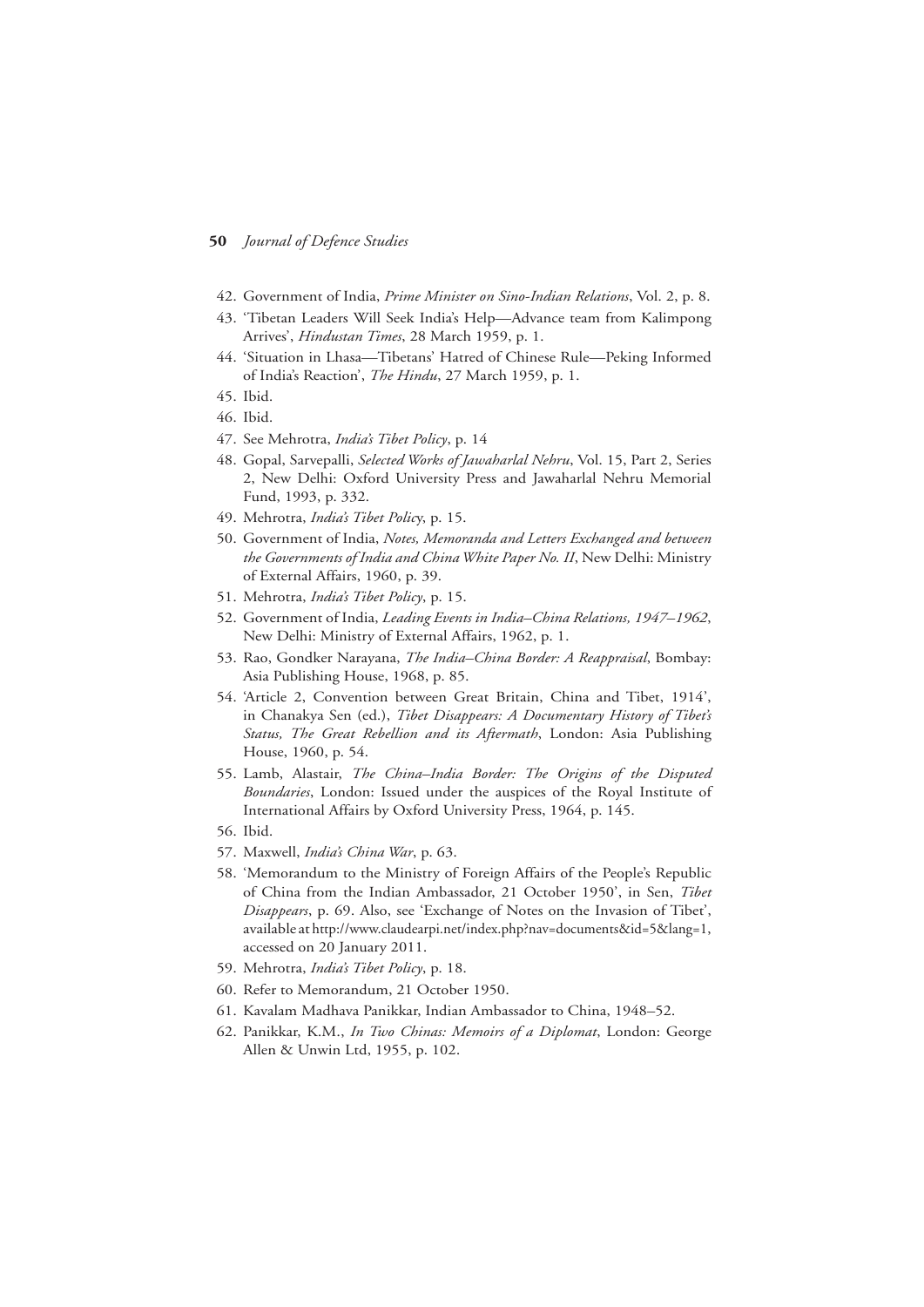*The Tibetan Uprising and Indian Opinion of the Chinese* **51**

- 63. Ibid., p. 101.
- 64. Gopal, Sarvepalli, *Jawaharlal Nehru: A Biography*, Vol. 2: 1947–1956, London: Jonathan Cape, 1979, p. 105.
- 65. Arpi, Claude, *Born in Sin: The Panchsheel Agreement—The Sacrifice of Tibet*, New Delhi: Mittal, 2004, p. 47.
- 66. Message from Nehru to Zhou Enlai, 1 September 1953, available at http:// www/claudearpi.net/index.php?nav=document&id=5&lang=1.
- 67. Gopal, Sarvepalli and Uma Iyengar (eds), *The Essential Writings of Jawaharlal Nehru, Vol. II*, New Delhi: Oxford University Press, 2003, p. 242.
- 68. Ibid., p. 247.
- 69. Ibid., p. 242.
- 70. Arpi, *Born in Sin*, p. 75.
- 71. Gopal, Sarvepalli, *Selected Works of Jawaharlal Nehru*, Vol. 14, Part 2, Series 2, New Delhi: Oxford University Press and Jawaharlal Nehru Memorial Fund, 1993, p. 363.
- 72. Sen, *Tibet Disappears*, p. 15. Also, see Patterson, George N., *Peking versus Delhi*, London: Faber, 1963, p. 101.
- 73. Mullik, *My Years with Nehru*, p. 67.
- 74. Point 1 of the 'Seventeen Point Agreement for the Peaceful Liberation of Tibet', available at http://www.claudearpi.net/index.php?nav=documents&id= 5&lang=1, accessed on 20 January 2011.
- 75. Moraes, *The Revolt in Tibet*, p. 201.
- 76. Reply of the Central People's Government of the PRC on 30 October 1950 to the Memorandum of the Indian Government, available at http:// www.claudearpi.net/index.php?nav=documents&id=5&lang=1, accessed on 20 January 2011.
- 77. Panikkar, *In Two Chinas*, p. 175.
- 78. Richardson, quoted in Arpi, *Born in Sin*, p. 57.
- 79. Ibid.
- 80. Patterson, *Peking versus Delhi*, p. 104.
- 81. Ibid.
- 82. Gopal, Sarvepalli, *Selected Works of Jawaharlal Nehru*, Vol. 16, Part 2, Series 2, New Delhi: Oxford University Press and Jawaharlal Nehru Memorial Fund, 1994, p. 627.
- 83. Gopal, Sarvepalli, *Selected Works of Jawaharlal Nehru*, Vol. 17, Part 2, Series 2, New Delhi: Oxford University Press and Jawaharlal Nehru Memorial Fund, 1995, p. 509.
- 84. Interview to I.F Stone of United Press, New Delhi, 1 November 1950, available at http://www.claudearpi.net/index.php?nav=documents&id=15& lang=1, accessed on 20 January 2011.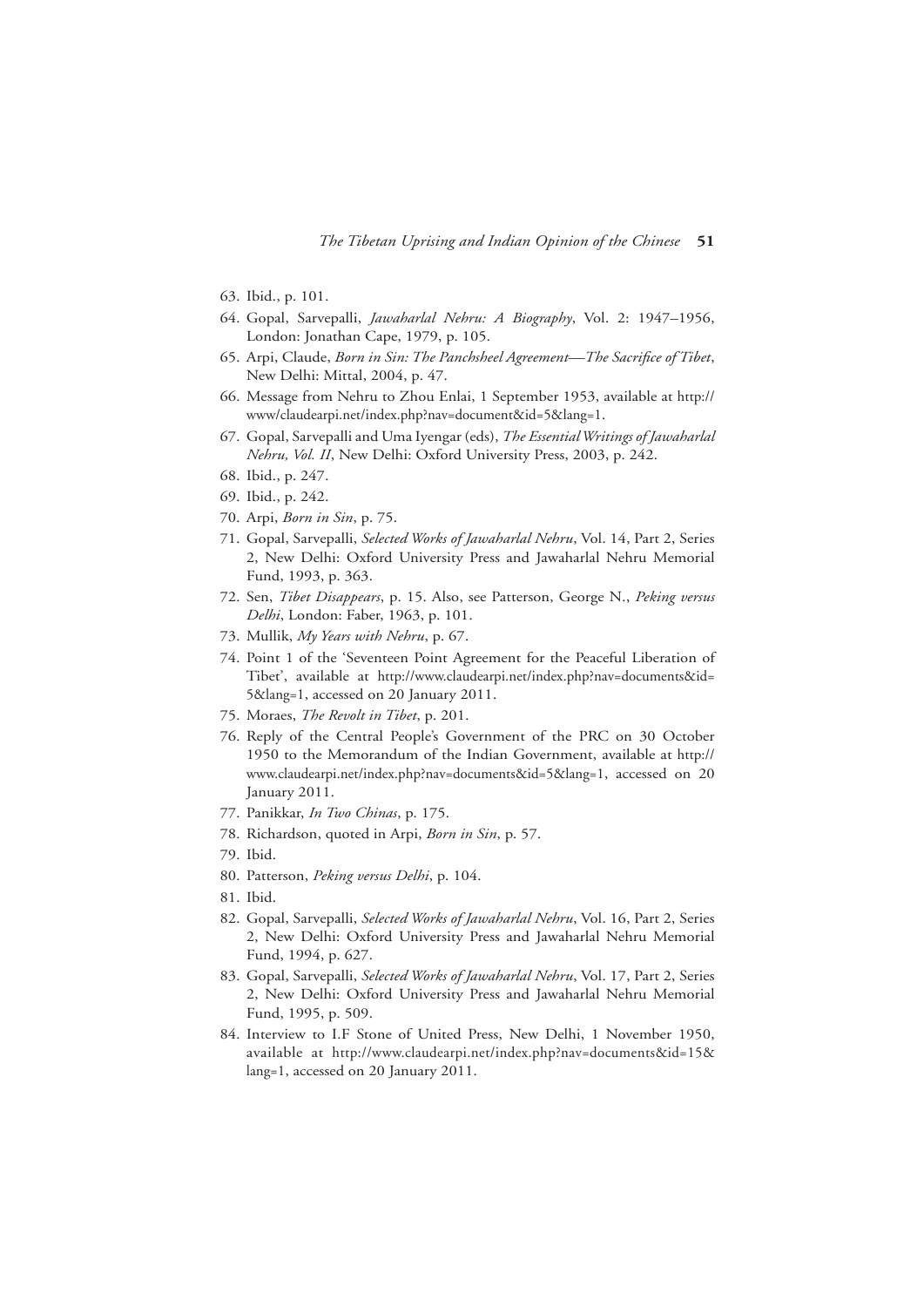- 85. Panikkar, *In Two Chinas*, pp. 111, 125.
- 86. Arpi, Claude, *The Fate of Tibet: When Big Insects Eat Small Insects*, New Delhi: Har-Anand, 1999, pp. 389–90.
- 87. A state in eastern India.
- 88. Nehru, Jawaharlal, *India's Foreign Policy: Selected Speeches, September 1946– April 1961*, New Delhi: Ministry of Information and Broadcasting, 1961, pp. 309–11.
- 89. Patterson, *Peking versus Delhi*, p. 118.
- 90. Arpi briefly discusses the concept of 'common colonial ordeal' in Arpi, *Born in Sin*, p. 126.
- 91. Gopal, Sarvepalli, *Selected Works of Jawaharlal Nehru*, Vol. 18, Series 2, New Delhi: Oxford University Press and Jawaharlal Nehru Memorial Fund, 1996, p. 471.
- 92. Gopal, *Selected Works of Jawaharlal Nehru*, 16:2, p. 560.
- 93. Nehru, *India's Foreign Policy*, p. 304.
- 94. The Panchsheel Treaty, enunciated in the preamble to the 'Agreement on Trade and Intercourse between the Tibet Region of China and India' signed between India and China in 1954.
- 95. Government of India, *Prime Minister on Sino-Indian Relations*, Vol. 1, p. 16.
- 96. 'PM Wants Tibetans to "Progress in Freedom"—Need for Friendly Ties with China', *Hindustan Times*, 31 March 1959, p. 6.
- 97. Italicized for emphasis.
- 98. Government of India, *Prime Minister on Sino-Indian Relations*, Vol. 1, p. 6.
- 99. Nehru, *India's Foreign Policy*, p. 303.
- 100. Government of India, *India: Bilateral Treaties and Agreements*, Vol. 2: 1953– 1957, New Delhi: Ministry of External Affairs, 1994, p. 166.
- 101. Peter Lyon, quoted in Gupta, K., 'Sino-Indian Agreement on Tibetan Trade and Intercourse: Its Origin and Significance', *Economic and Political Weekly*, Vol. 13, No. 16, 1978, p. 696.
- 102. US Press Comment—China Has Acted in Bad Faith Not Only with the Tibetans, but with India', *The Hindu*, 1 April 1959, p. 1.
- 103. *The Hindu*, 5 May 1959, p. 4.
- 104. 'India Should Take Firm Stand on Tibetan Issue—Asoka Mehta Urges Govt. to Allow Refugees', *Hindustan Times*, 3 April 1959, p. 5.
- 105. 'India Must Give Her Verdict on Tibet', *Hindustan Times*, 28 March 1959, p. 6.
- 106. Ibid.
- 107. Ibid.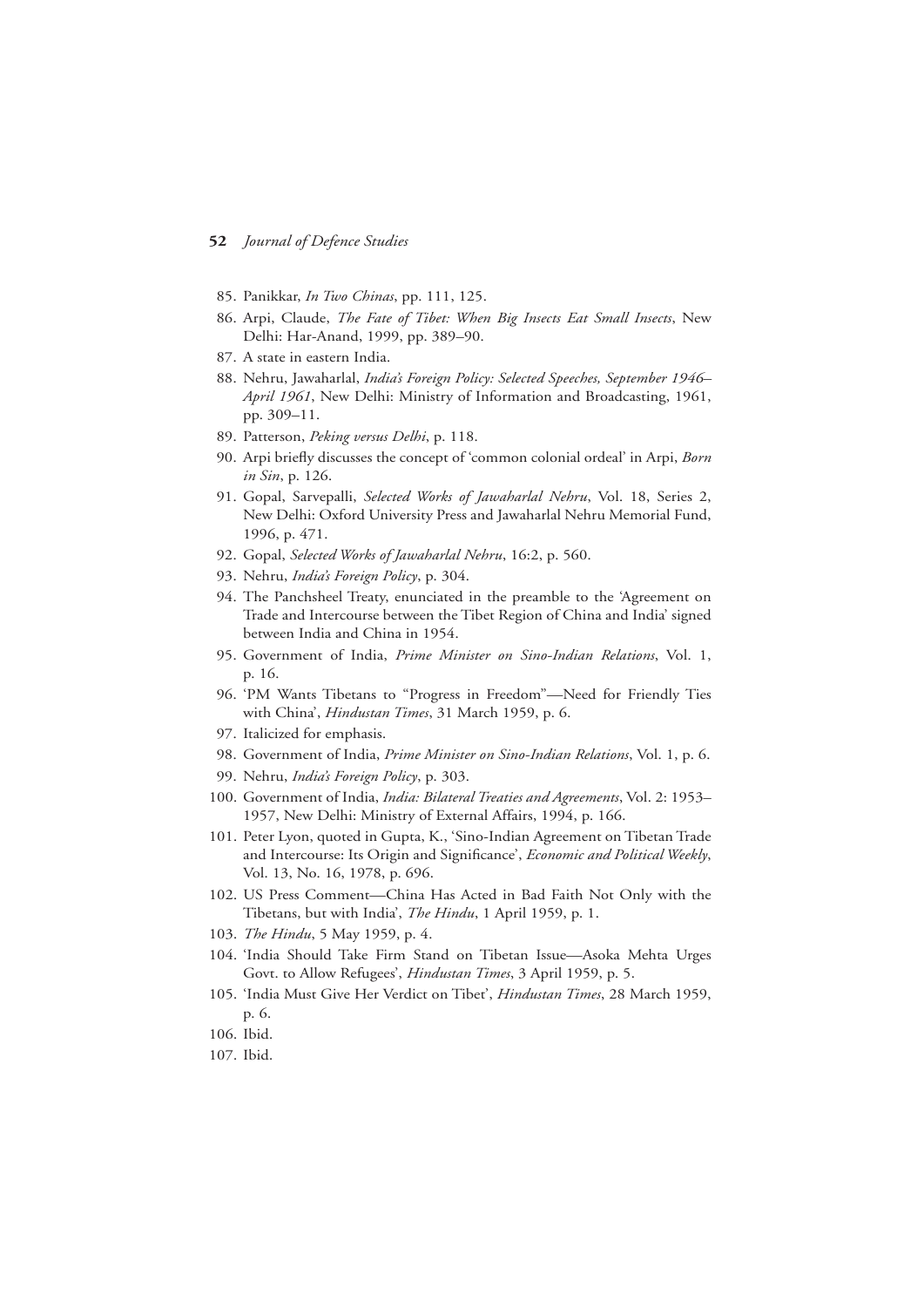- 108. Central Intelligence Agency (CIA), 'The Sino-Indian Border Dispute Section 1: 1950–59', available at www.foia.cia.gov/CPE/POLO/polo-07.pdf, accessed on 15 January 2011.
- 109. Arrival date of Dalai Lama confirmed by Nehru in the Parliament.
- 110. A city in the north-eastern Indian state of Assam.
- 111. The Dalai Lama's Press Statement issued at Tezpur, 18 April 1959, available at http://www.claudearpi.net/index.php?nav=documents&id=10&lang=1, accessed on 20 January 2011.
- 112. Maitra, Nikhil, *Rape of Tibet: A Companion Volume to Chinese Propaganda and Aggression on India*, Calcutta: Biswas, 1963, p.15..
- 113. 'The Revolution in Tibet and Nehru's Philosophy', *The People's Daily* (Peking), 6 May 1959, available at http://www.claudearpi.net/index.php?nav =documents&id=10&lang=1, accessed 20 January 2011.
- 114. Government of India, *Notes, Memoranda and Letters Exchanged*, p. 29.
- 115. Ibid., p. 53.
- 116. 'The Revolution in Tibet and Nehru's Philosophy', *The People's Daily* (Peking), 6 May 1959, available at http://www.claudearpi.net/index.php?nav =documents&id=10&lang=1, accessed 20 January 2011.
- 117. Bhattacharjea, Mira Sinha, 'Panchsheel for the 21st Century: From "Idea" to Practice', in C.V. Ranganathan (ed.), *Panchsheel and the Future: Perspectives on India–China Relations*, New Delhi: Samskriti in association with Institute of Chinese Studies, 2004, pp. 125–39.
- 118. *Prime Minister on Sino-Indian Relations*, Vol. 1, p. 54.
- 119. Arora, Radhe Sham, 'The Sino-Indian Conflict: A Study of Diplomatic Manoeuvres', reprinted from *Internationale Spectator*, November 1965, The Hague, p. 1.
- 120. Arpi, Claude, *Born in Sin: The Panchsheel Agreement: The Sacrifice of Tibet*, New Delhi: Mittal Publications, 2004.
- 121. Sun Tzu, *The Art of War*, translated by Lionel Giles, West Valley City, Utah: Waking Lion Press, 2008, p. 4.
- 122. Ibid., p. 22.
- 123. Ibid.
- 124. Ibid., p. 7.
- 125. Nehru's cable to Panikkar, 16 June 1952, available at http://www.claudearpi. net/index.php?nav=documents&id=2&lang=1, accessed on 20 January 2011.
- 126. Letter from the Prime Minister of China to the Prime Minister of India, 8 September 1959, available at http://www.claudearpi.net/index. php?nav=documents&id=2&lang=1, accessed on 20 January 2011.